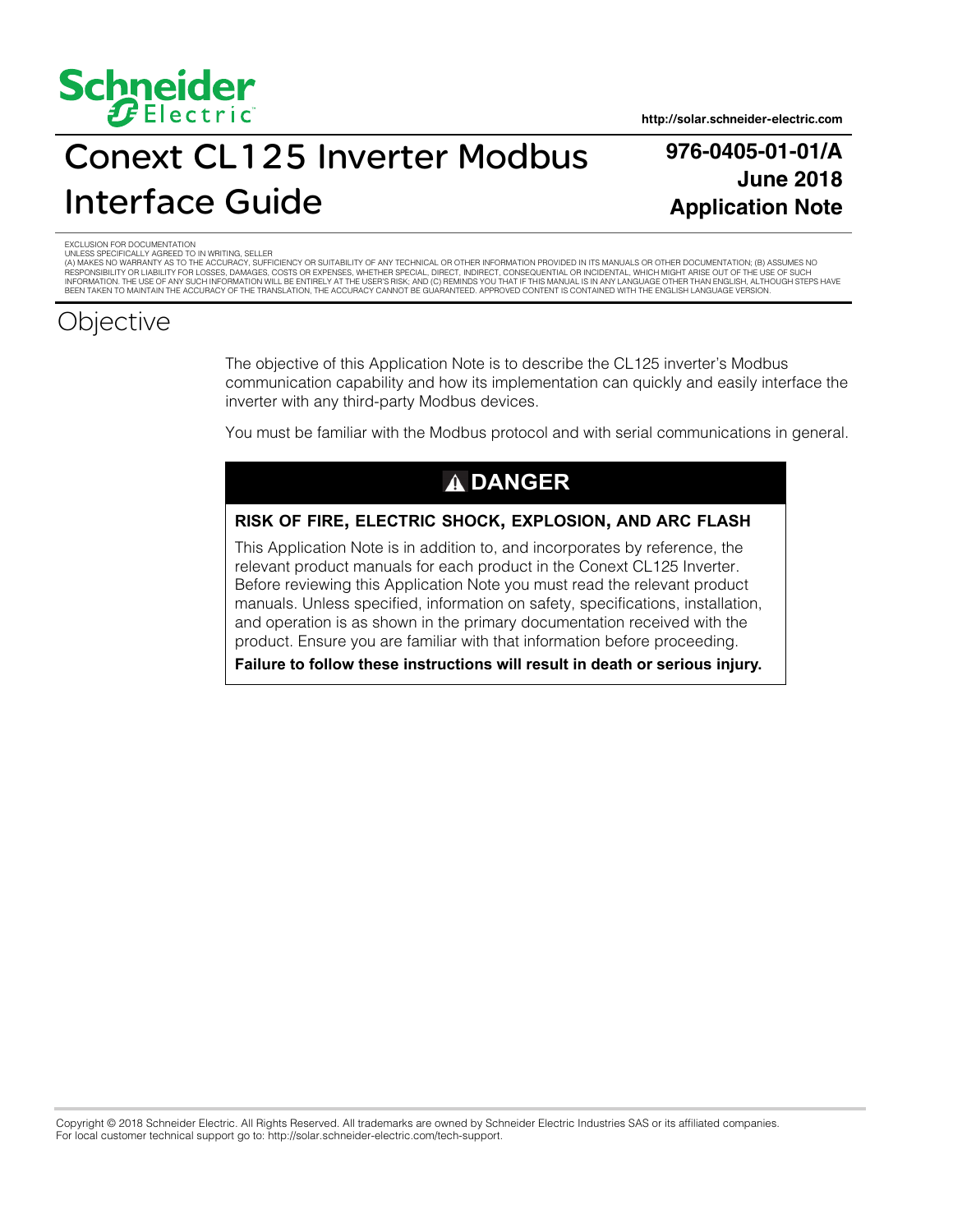### Introduction

Modbus is a simple and robust open communication protocol used to provide interoperability between products from many different vendors.

The CL125 inverter performs Modbus communications according to the Modbus register definition.

- **Key Points** The inverter can communicate via the RS-485 serial communication only. The RS-485 allows for multiple devices on the same bus and same network.
	- All communications on the network conform to a Master/Slave scheme. The Master can be a data logger or any monitoring solution. In this scheme, information and data are transferred between a Modbus Master and up to 31 Slave devices.
	- The Master device initiates and controls all the information transfer on the Modbus serial bus network. There is only one master for any Modbus network.
	- A Slave device never initiates a communication sequence, and must remain silent unless addressed specifically by the Master.
	- All the communication activity on the Modbus serial bus network occurs in the form of packets. A packet is a serial string of up to 255 8-bit bytes.
	- All packets transmitted by the Master are requests. All the packets transmitted by a Slave are responses.
	- At most, one Slave can respond to a single request from a Master.
	- The CL125 photo-voltaic grid tie inverters support the Modbus communication protocol.

#### **Related Documents**

#### **Table 1** Document references

| Document title                                                       | Document number                | Version          |
|----------------------------------------------------------------------|--------------------------------|------------------|
| <b>Modbus Application</b>                                            | From www.modbus.org            | 1.1 <sub>b</sub> |
| <b>Protocol Specification</b>                                        |                                |                  |
| Conext CL125 Owners Guide                                            | 975-0793-01-01                 |                  |
| Modbus over Serial Line<br>Specification and Implementation<br>Guide | From www.modbus.org            | 1.02             |
| Modbus Map: Conext CL125                                             | 503-0271-01-01                 | A                |
| SunSpec Alliance Interoperability                                    | Specification Common Models.   | 1.5              |
| SunSpec Alliance Interoperability                                    | Specification Inverter Models. | 1.1              |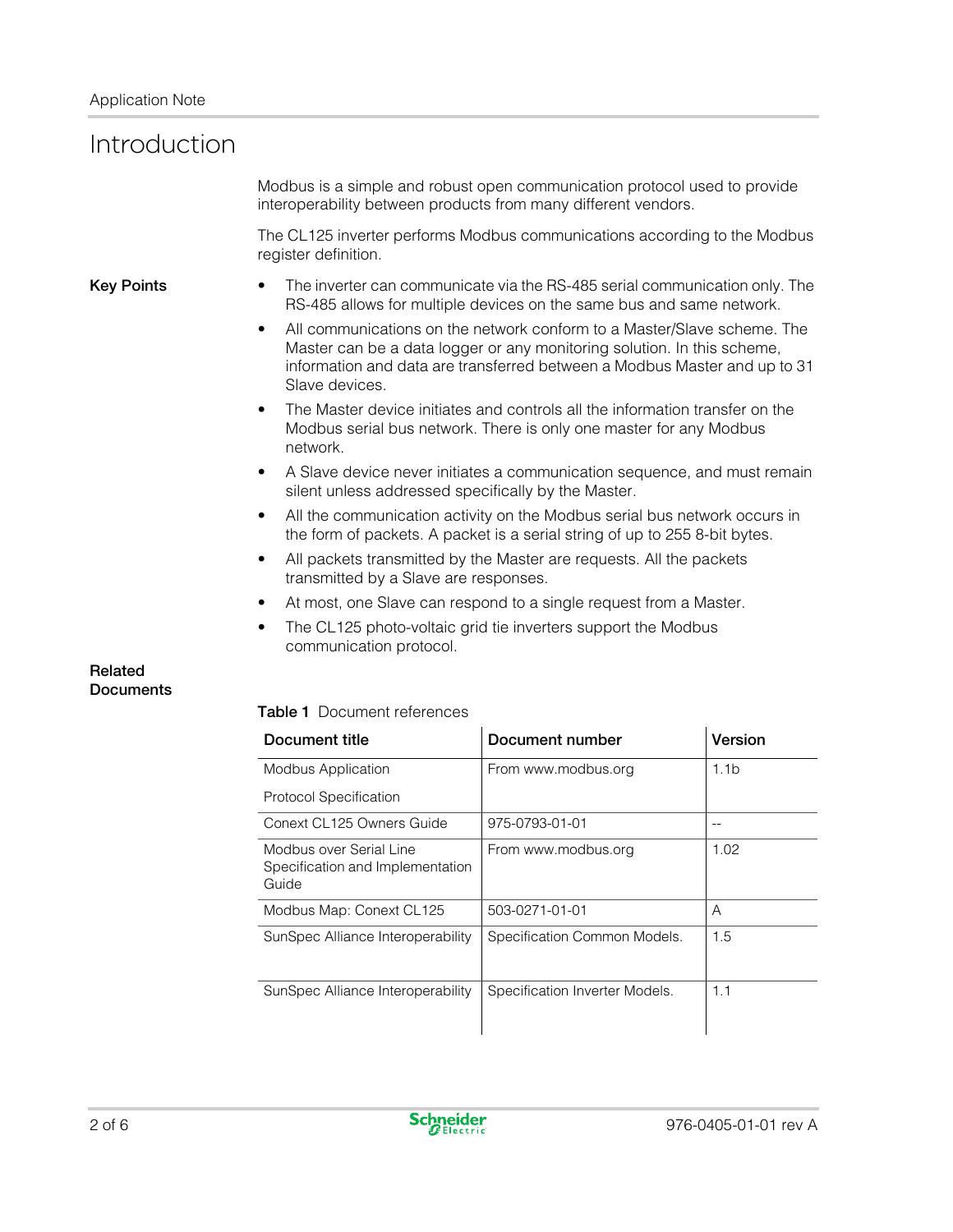### Modbus Physical Layer

The Conext CL125 Inverter supports the Modbus communication protocol via two physical interfaces: **RS-485\_1** and **RS-485\_2**. The location of the terminals on the communication card are shown in [Figure 1](#page-2-0), where RS-485 connection can be wired through RS-485 bus terminal connectors.



**Figure 1** Communication Connector Locations RS485\_1 and RS485\_2

#### <span id="page-2-0"></span>**Modbus RS485 Connection**

The RS-485 bus is a multi-drop bus and can be implemented as a daisy chain. As shown in the below figure. The RS485 Bus terminals and connectors are provided to ease the daisy chain connection. Either port can be connected to the upstream or downstream devices.

### *NOTICE*

### **RISK OF EQUIPMENT DAMAGE**

Make sure the other end of the Modbus (RS485) connection is also Modbus (RS485). Connection to any other type of communication port, such as Ethernet, may result in equipment damage.

Install a surge protection device on the RS485 line.

**Failure to follow these instructions can result in equipment damage.**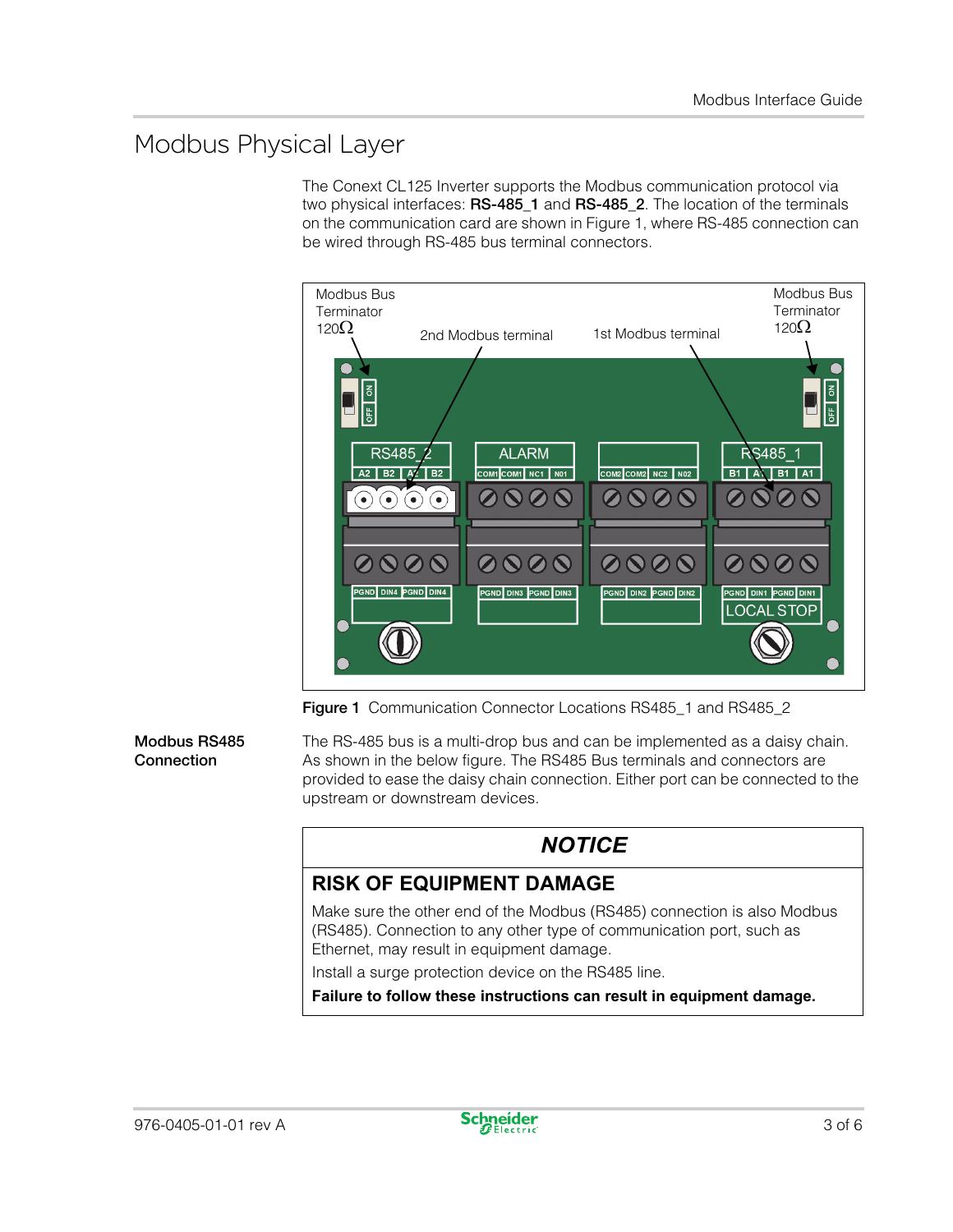

**Figure 2** Modbus Daisy Chain Illustration

#### **NOTE:**

- Using the incorrect pin out for the RS-485 cable and interchanging the GND pins may result in discontinuity on the network and poor communication.
- It is recommended to use 24 AWG, 1.5 STP cable.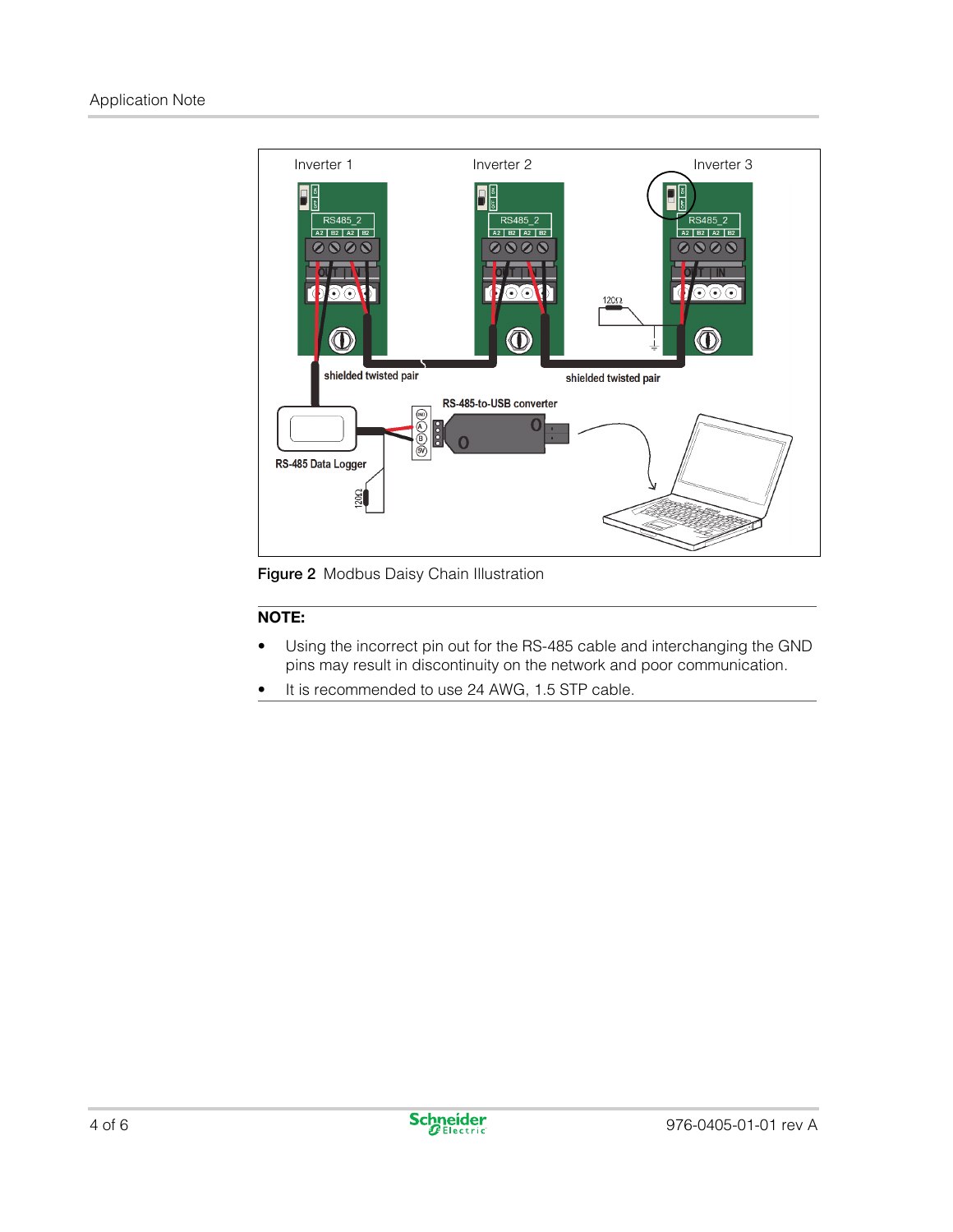### Communication Parameters for RS485

Table 2 shows the communication parameters used by the RS-485 Modbus interface on the inverter.

These parameters must be set identically on the Modbus Master device or PC program used to communicate with the inverter. To determine how to set the communication parameters of the Modbus Master device, see the documentation that accompanies the device.

| Parameter           | Values                           |
|---------------------|----------------------------------|
| Baud rate           | 9600 (default), 19200            |
| Data bits           | 8                                |
| Stop bits           | 1 (default), $2$                 |
| Parity              | None (default), Odd, Even        |
| Appliance interface | RS-485 two-wire cable connection |
| Slave address       | $1 - 247$ , 1 (default)          |

**Table 2** Data format for the RS485 connection

## Inverter Configuration

**Setting the Modbus slave address through eConfigure CL125 APP**

The Modbus Slave address (or Inverter ID) must be unique for each device on the Modbus network. The Modbus Slave address may be read and/or modified via the eConfigure CL125 APP. The Inverter address is selected using the menus shown below. Once the desired inverter address and baud rate is selected, press back button to confirm the address and baud rate. The Inverter address can be any number between 1 and 247.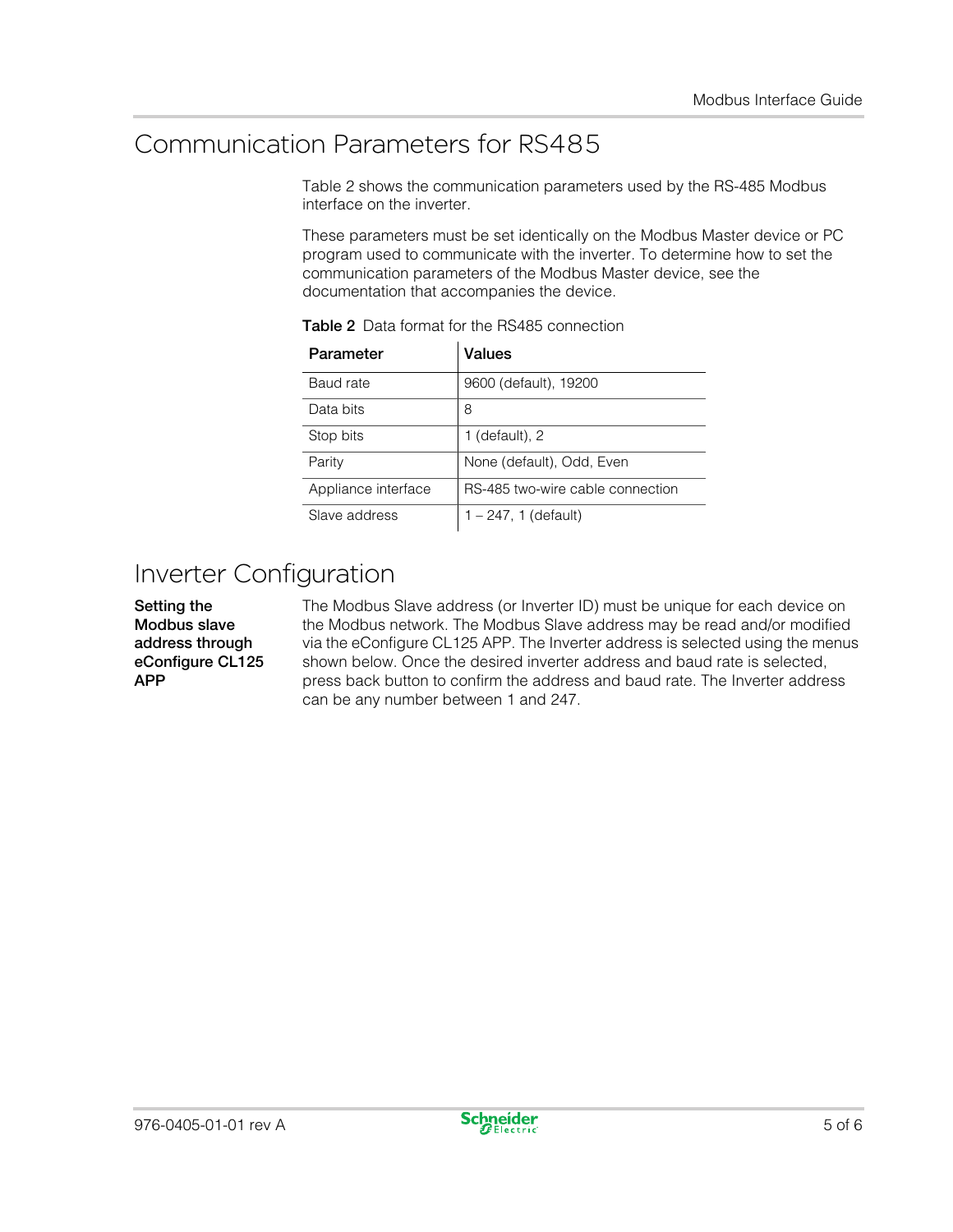

**Figure 3** Setting Parameters Using eConfigure CL125 APP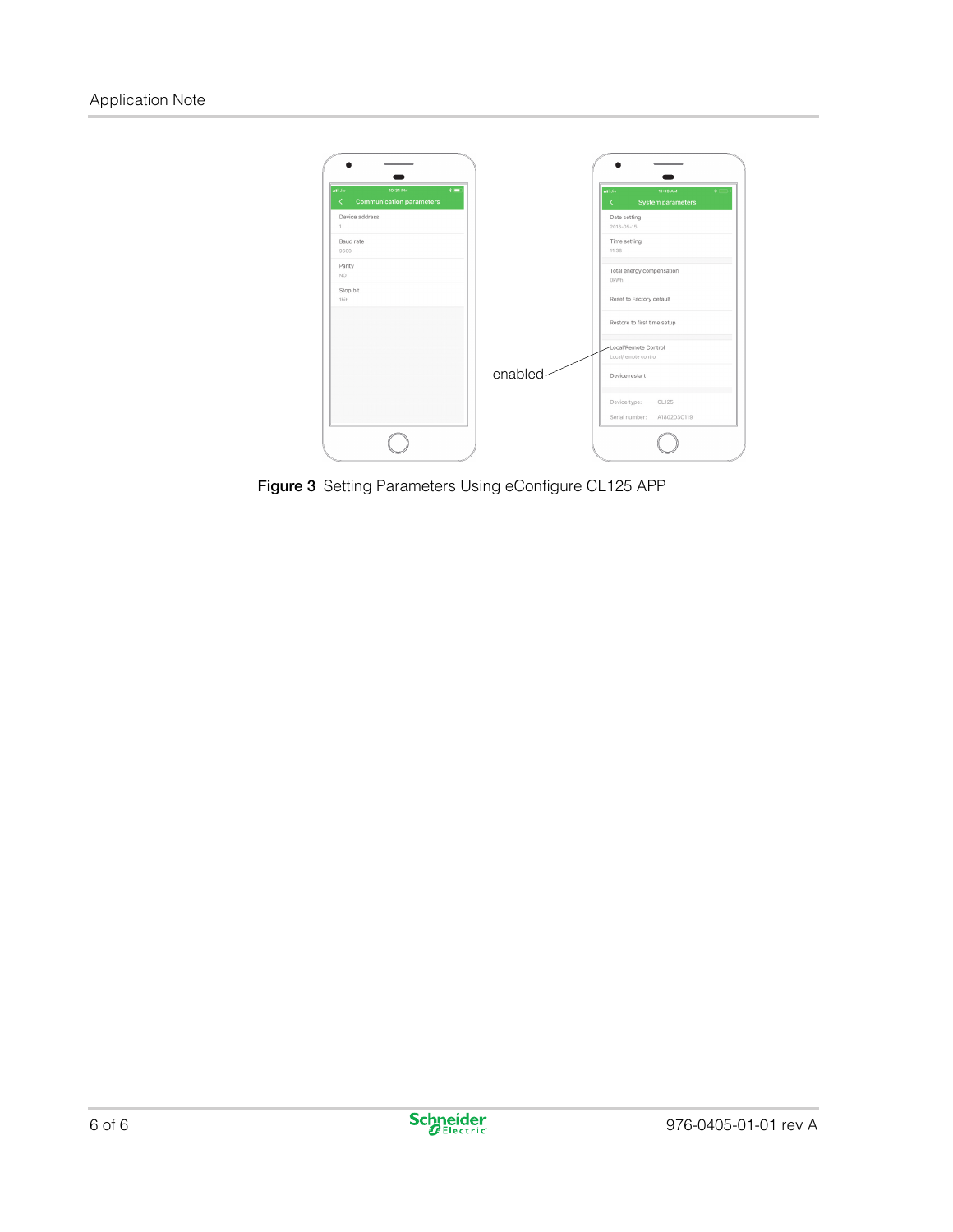#### **Notice of Confidentiality**

The information contained in this document is confidential and is the exclusive property of Schneider Electric. It may not be disclosed to any person without the express written consent of Schneider Electric.

### **WARNING**

#### **UNINTENDED OPERATION**

The use of this product with Modbus communications requires expertise in the design, operation, and programming of the device. Only qualified persons should program, install, alter, and commission this product.

When writing values to the device, you must ensure other persons are not working with the device.

**Failure to follow these instructions can result in death or serious injury, and/or equipment damage.**

### **WARNING**

#### **LOSS OF CONTROL**

Do not assign the same address to two Modbus devices. The entire serial bus may behave unexpectedly if the master device cannot communicate with all the slave devices on the bus.

**Failure to follow these instructions can result in death or serious injury, and/or equipment damage.**

### Overview

This document describes the structure of the Modbus register address map, which is used to configure, control, and monitor the Conext CL125. The information in this document is intended for use only by qualified persons who have a detailed technical understanding of the Modbus protocol.

The Modbus map is divided into rows of Modbus registers. Each row indicates the Modbus register address, its name, data type, data range, units, and applicable notes as required.

External Modbus Master devices can read and write the Modbus registers to configure, control, or monitor the device remotely.

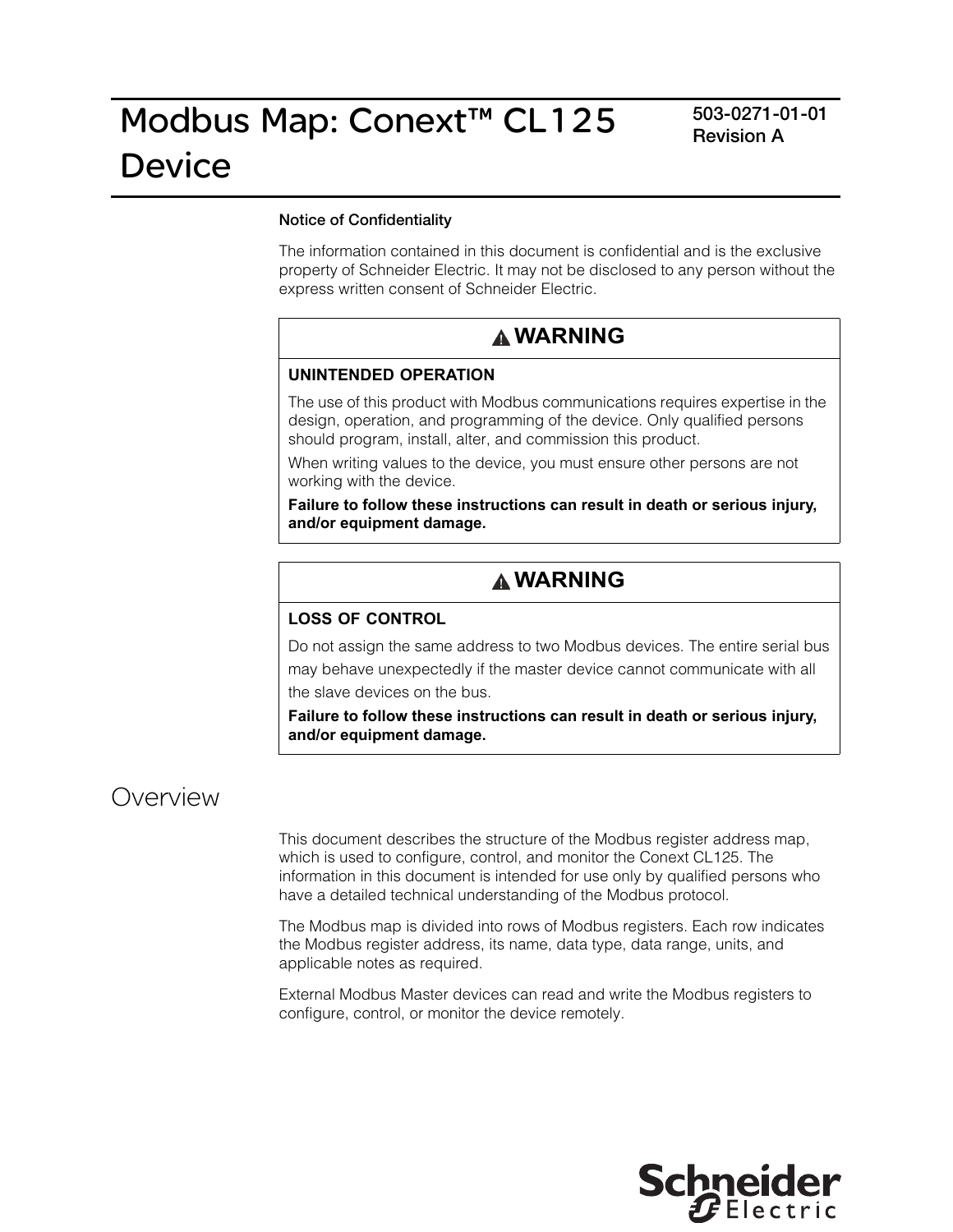### <span id="page-7-0"></span>Document Applica[bility](#page-7-0)

The Conext CL125 Device Modbus Map applies to the following products, as listed in Table 1.

#### **Table 1** Applicable Products

| <b>Product ID</b> | <b>Product Description</b> |
|-------------------|----------------------------|
| <b>PVSCL 125F</b> | Conext CL125               |
| <b>PVSCL125A</b>  | eConfigure CL125 APP       |

### <span id="page-7-1"></span>Supported M[odbus](#page-7-1) Data Types

Table 2 lists the supported data types.

#### **Table 2** Modbus Data Types

| Format             | Data Type                | Range                                |
|--------------------|--------------------------|--------------------------------------|
| UINT <sub>16</sub> | 16-bit unsigned integer  | 0 to 65,535                          |
| INT <sub>16</sub>  | 16-bit signed integer    | $-32,768$ to $+32,767$               |
| UINT32             | 32-bit unsigned integer  | 0 to 4,294,967,295                   |
| INT <sub>32</sub>  | 32-bit signed integer    | $-2,147,483,648$ to $+2,147,483,647$ |
| UINT8              | 8-bit unsigned character | 0 to $255$                           |

### Modbus RS485 Logical Layer

**Modbus Packet Structure**

Every Modbus packet consists of four fields:

- Slave address field
- **Function field**
- Data field
- Error check field (checksum)

#### **NOTE:**

T[he](#page-7-2) [values](#page-7-2) shown in the packets are in hexadecimal format.

In Table 3 that shows the packet structure, the DATA field of the packet is shown in cells with white background.

#### **Table 3** Modbus Packet Structure

| <b>Address</b> | <b>Function Code</b> | Data | Checksum |
|----------------|----------------------|------|----------|
|----------------|----------------------|------|----------|

<span id="page-7-2"></span>**Slave address field** The slave address field of a Modbus packet is one byte in length and uniquely identifies the slave device involved in the transaction. Valid addresses range between 1 and 247. A slave device performs the command specified in the packet when it receives a request packet with the slave address field matching its own address.

> A response packet generated by the slave has the same value in the slave address field.

**Function field** The function field of a Modbus request packet is one byte in length and tells the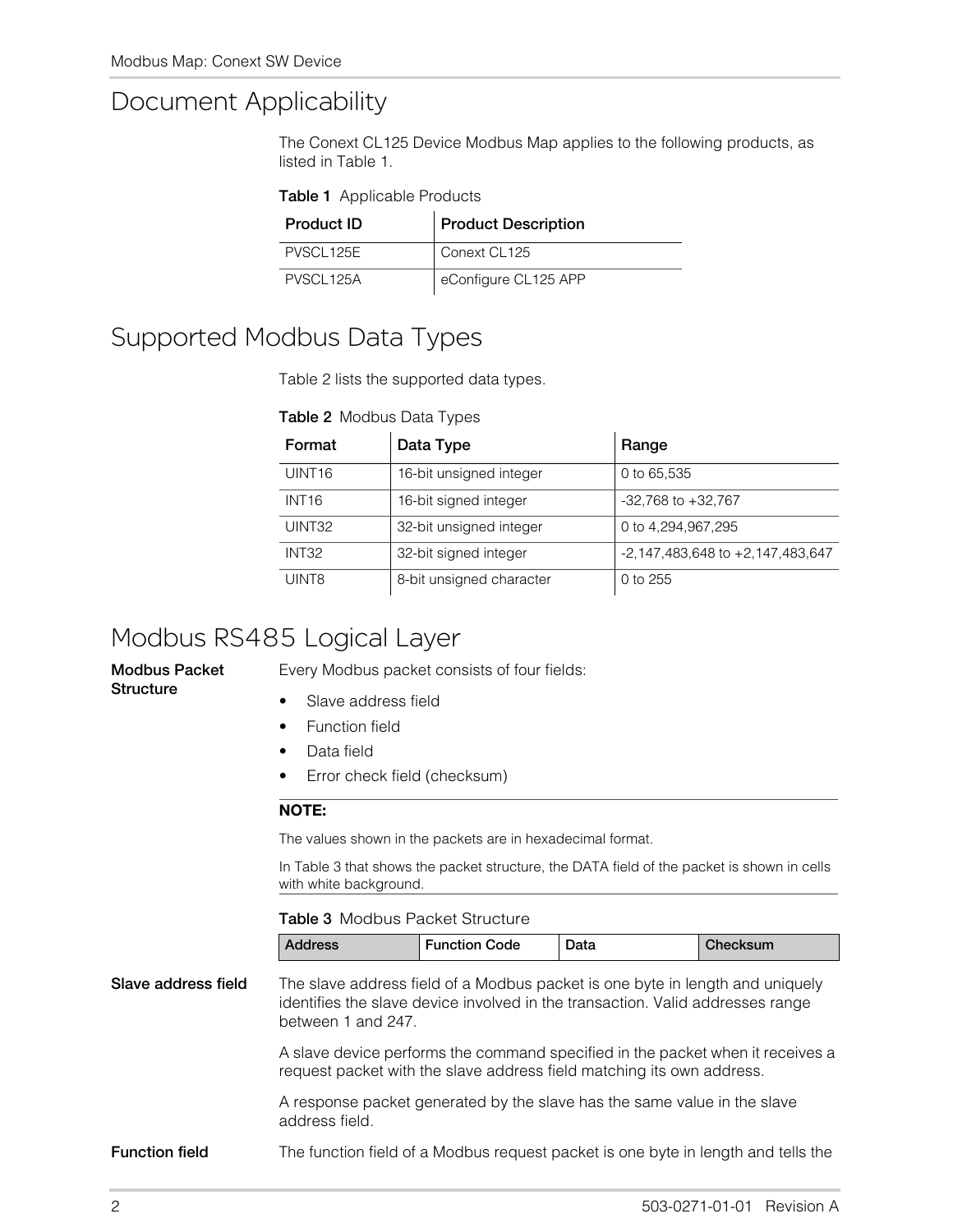addressed slave which function to perform. Similarly, the function field of a response packet tells the master what function the addressed slave has just performed.

**Data field** The data field of a Modbus request is of variable length, and depends on the function. This field contains information required by the slave device to perform the command specified in a request packet or data being passed back by the slave device in a response packet.

> Data in this field is contained in 16-bit registers. Registers are transmitted in the order of high-order byte first, low-order byte second.

#### **Example**

A 16-bit register contains the value 0x12AB. This register is transmitted:

- High order byte  $= 0x12$
- $\bullet$  Low order byte = 0xAB

This register is transmitted in the order 12 AB.

**Error check field (checksum)** The checksum field lets the receiving device determine if a packet is corrupted with transmission errors. In Modbus RTU mode, a 16-bit Cyclic Redundancy Check (CRC-16) is used.

> The sending device calculates a 16-bit value, based on every byte in the packet, using the CRC-16 algorithm. The calculated value is inserted in the error check field.

> The receiving device performs the calculation, without the error check field, on the entire packet it receives. The resulting value is compared to the error check field. Transmission errors are indicated when the calculated checksum does not equal the checksum stored in the incoming packet. The receiving device ignores a bad packet.

### <span id="page-8-0"></span>Packet Communications

This section describes the Modbus functions supported by the inverter.

| <b>Function</b><br>(Decimal/Hex) | Meaning                    | Action                                                                                                                                           | See                                                                  |
|----------------------------------|----------------------------|--------------------------------------------------------------------------------------------------------------------------------------------------|----------------------------------------------------------------------|
| 03/03h                           | Read Holding<br>Registers  | Reads a value from<br>one or more<br>consecutive holding<br>registers in the<br>inverter.                                                        | "Function 03: Read<br><b>Holding Registers</b><br>Example" on page 4 |
| 04/04h                           | Read input registers       | This function code<br>is used to read from<br>1 to 125 contiguous<br>input registers in a<br>remote device.<br>Input registers are<br>read-only. |                                                                      |
| 06/06h                           | Write Holding<br>Registers | Writes a value into<br>one holding register<br>in the inverter.                                                                                  | Function 06h                                                         |

**Table 4** Data format for the RS485 connection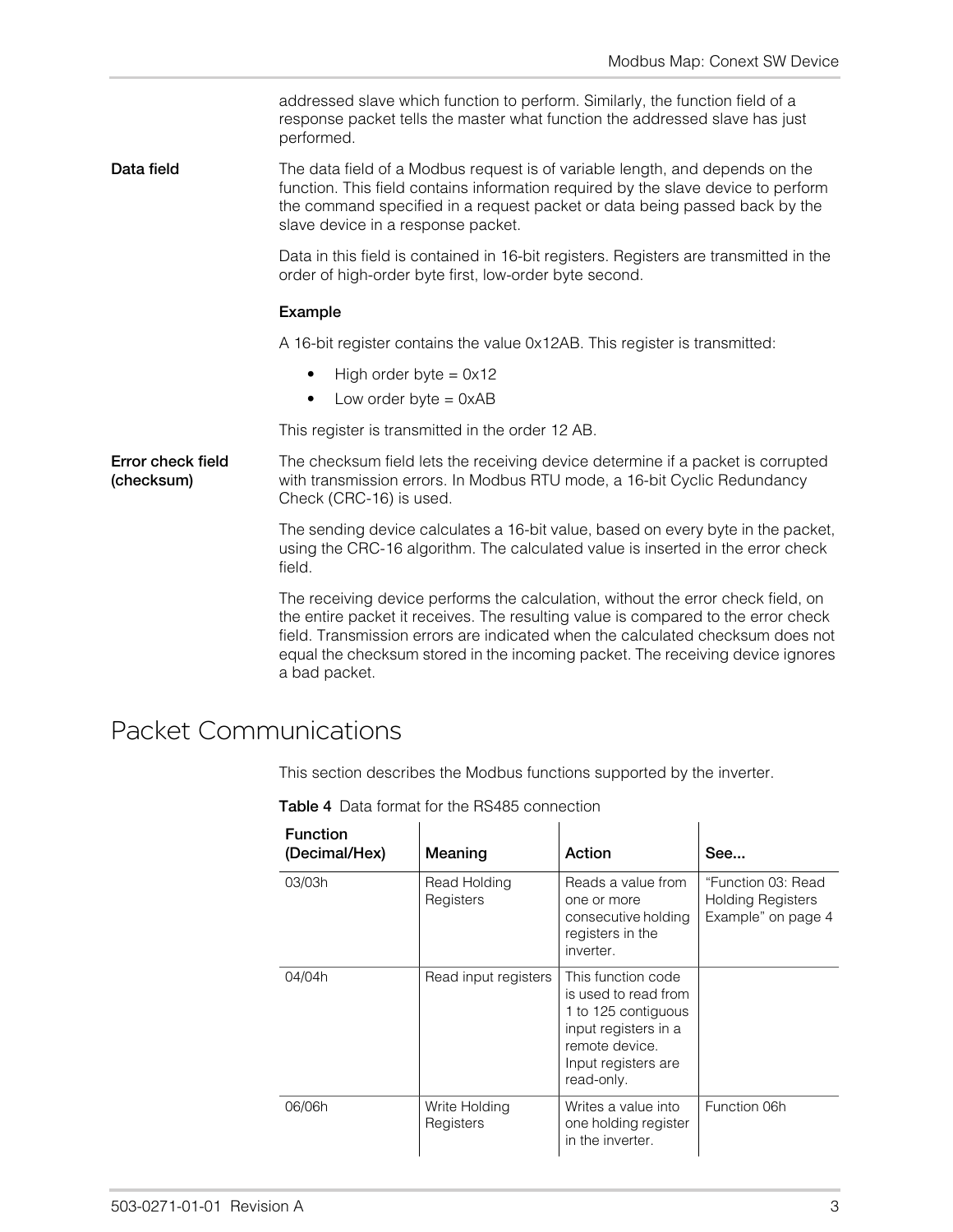| <b>Function</b><br>(Decimal/Hex) | Meaning                     | Action                                                                                     | See                                                                       |
|----------------------------------|-----------------------------|--------------------------------------------------------------------------------------------|---------------------------------------------------------------------------|
| 16/10h                           | Write Multiple<br>Registers | Writes a value into<br>one or more<br>consecutive holding<br>registers in the<br>inverter. | "Function 16: Write<br>Multiple Registers<br>writes example" on<br>page 5 |

**Table 4** Data format for the RS485 connection

#### <span id="page-9-0"></span>**Function 03: Read Holding Registers Example**

To read the inverter parameter values, a master must send the slave device (inverter) a Read Holding Registers request packet.

The Read Holding Registers request packet specifies a start register and number of registers to read. (You can read 1 or more registers.) The start register may be from 0 to 65535 (0xFFFF).

**NOTE:** Addresses are 0-based ("on the wire" addressing) and not 1-based ("traditional" addressing).

The inverter responds with a packet containing the values of the registers in the range defined in the request.

#### **Table 5** Read Holding Registers Packet Structure

| Request packet<br>(master to slave)   | Response packet<br>(slave to master) |
|---------------------------------------|--------------------------------------|
| Unit ID/slave address (1 byte)        | Unit ID/slave address (1 byte)       |
| 03 (function code) (1 byte)           | 03 (function code) (1 byte)          |
| Start register (sr) (2 bytes)         | Byte count $(2 \times nr)$ (1 byte)  |
| # of registers to read (nr) (2 bytes) | First register in range (2 bytes)    |
| CRC checksum                          | CRC checksum (2 bytes)               |

#### **Example**

The inverter is configured as a Modbus slave device with slave address 5. The master requests to read the grid voltage. This parameter is made available in the Modbus map at address 0x138F with a scaling factor of 0.1

#### **Table 6** Request Packet

| Slave |    | Function   Start register |    | # of registers (3) |  | <b>CRC Checksum</b> |  |
|-------|----|---------------------------|----|--------------------|--|---------------------|--|
| 05    | 03 | 1 C                       | 8F | 00                 |  | BC                  |  |

#### **Table 7** Response Packet

| Slave | $\mid$ Function | ∣ Byte count | <b>Register 1</b> |                | <b>CRC Checksum</b> |    |
|-------|-----------------|--------------|-------------------|----------------|---------------------|----|
| l 05  | 03              | 02           | 03                | E <sub>8</sub> | 49                  | 3A |

The master retrieves the data from the response:

• Register  $0 \times 138$ F:  $0 \times 03EA = 1000$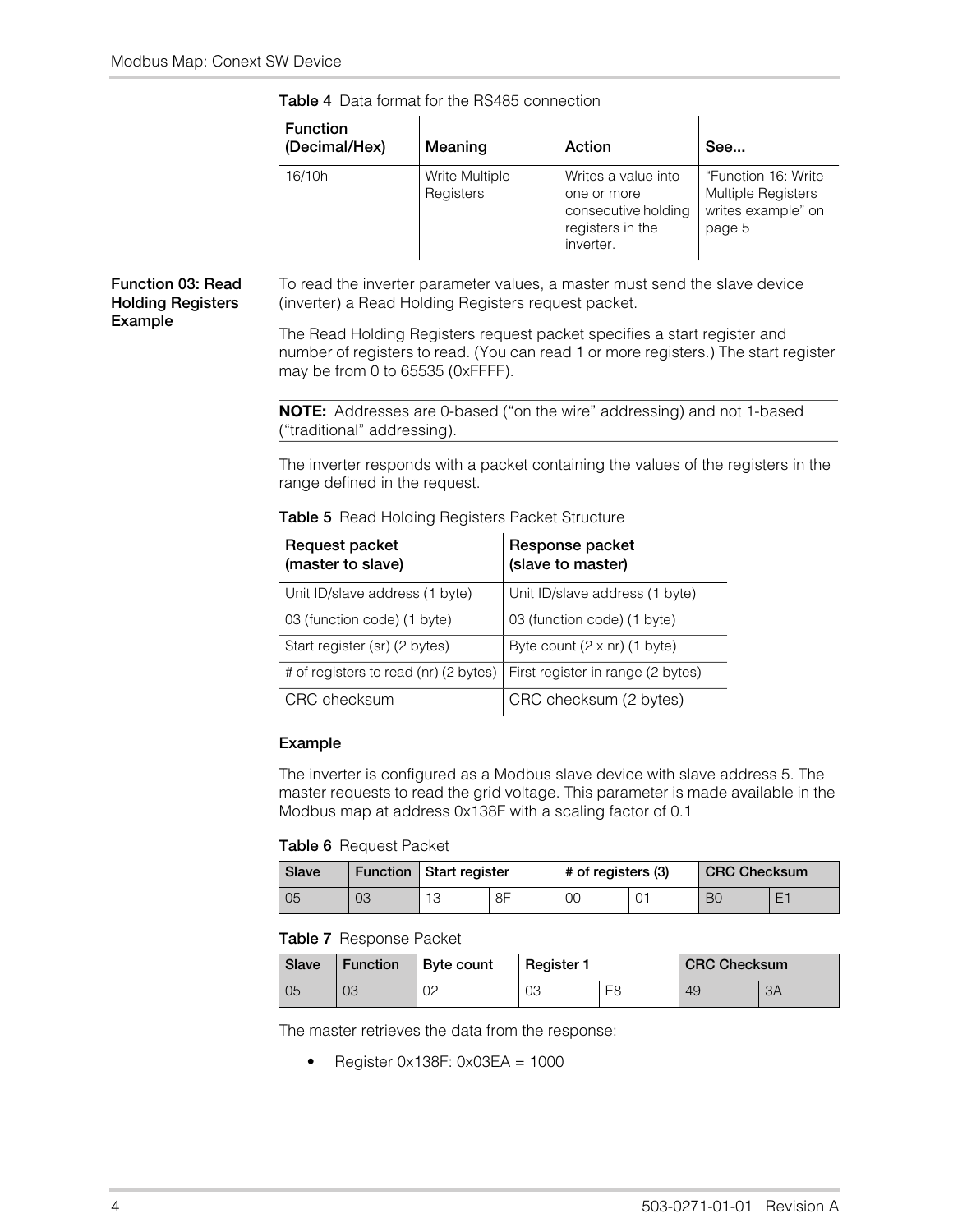#### <span id="page-10-0"></span>**Function 16: Write Multiple Registers writes example**

The Write Multiple Registers command packet allows a Modbus master to configure or control the slave inverter.

A Write Multiple Registers data-field request packet contains a definition of a range of registers to write to, and the values that are written to those registers.

The slave inverter responds with a packet indicating that a write was performed to the range of registers specified in the request.

The Preset Multiple Registers request and response packet formats are shown in the following example transaction.

| Request packet<br>(master to slave)       | Response packet<br>(slave to master)  |
|-------------------------------------------|---------------------------------------|
| Unit ID/slave address (1 byte)            | Unit ID/slave address (1 byte)        |
| 16 (function code) (1byte)                | 16 (function code) (1 byte)           |
| Start register (sr) (2 bytes)             | Start register (sr) (2 bytes)         |
| # of registers to write (nr) (2<br>bytes) | # of registers written (nr) (2 bytes) |
| Byte count $(2 \times nr)$ (1 byte)       | CRC checksum (2 bytes)                |
| First register in range (2 bytes)         |                                       |
| Second register in range (2 bytes)        |                                       |

**Table 8** Preset Multiple Registers packet structure

**NOTE:** Except for the register data fields, the Preset Registers Response packet has the same fields as the Read Registers Request packet.

#### **Example**

Under "Active Power Control" section enable the "power limitation switch" and write the required value to "power limitation setting" registers of the inverter at Modbus address 05 (0x05).

The power limitation switch and power limitation setting are available at the registers start from 0x138E.

The value 0xAA enables the Power limitation switch to ON condition and value of [0226h](#page-10-1) [r](#page-10-1)edu[ces](#page-10-2) [the](#page-10-2) [ac](#page-10-2)tive power percentage to 55%.

<span id="page-10-1"></span>Table 9 and Table 10 show the request packet and response from inverter.

**Table 9** Request packet

| Slave | <b>Function</b><br>(Hex) | Start<br>register |    | # of<br>registers | <b>B</b> vte<br>count | Register 1 |            | <b>CRC</b><br>checksum |    |
|-------|--------------------------|-------------------|----|-------------------|-----------------------|------------|------------|------------------------|----|
| 05    | 10                       | 13                | 8E | 0002              | 04                    | 0x0<br>0AA | 0x0<br>226 | 16                     | D9 |

#### <span id="page-10-2"></span>**Table 10** Response packet

| Slave |   | Function   Start register      |    | # of registers |    | <b>CRC</b> checksum |   |
|-------|---|--------------------------------|----|----------------|----|---------------------|---|
| 05    | U | 10<br>$\overline{\phantom{a}}$ | 8Ε | 00             | 02 | 24                  | ◡ |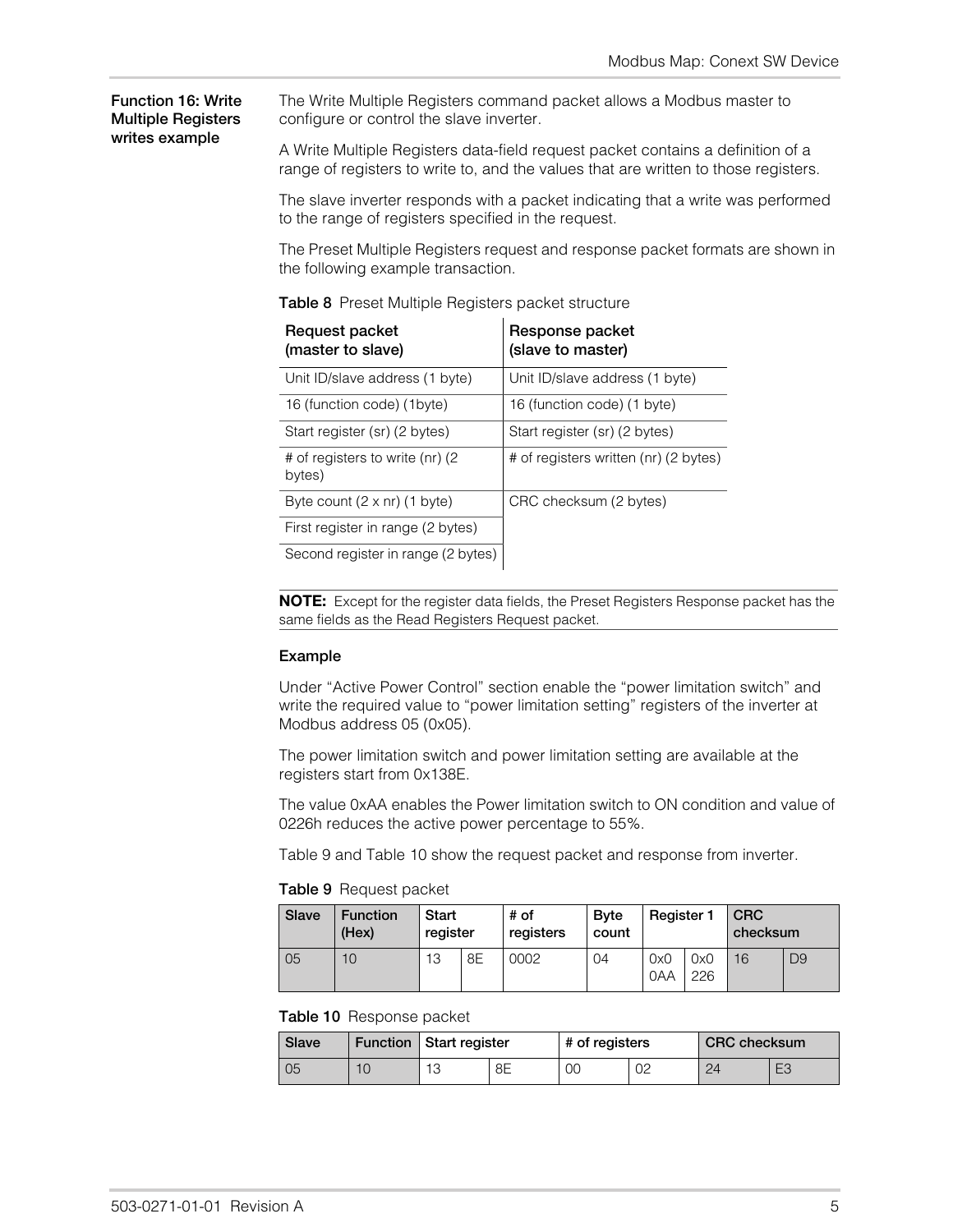| <b>Broadcasts over</b><br><b>RS485</b>               | Broadcast request packets from the master are supported. Broadcasts are valid<br>only with Function code16 and 06 are triggered by setting the slave address to in<br>the request packet to zero (0). All slaves will receive and execute the request, but<br>will not respond. |                                                                                                                                 |                                                                                                                                                                                                                                    |  |  |  |  |
|------------------------------------------------------|---------------------------------------------------------------------------------------------------------------------------------------------------------------------------------------------------------------------------------------------------------------------------------|---------------------------------------------------------------------------------------------------------------------------------|------------------------------------------------------------------------------------------------------------------------------------------------------------------------------------------------------------------------------------|--|--|--|--|
|                                                      | written are valid.                                                                                                                                                                                                                                                              |                                                                                                                                 | NOTE: Broadcast is valid only on RS485 Modbus connection and after the<br>broadcast, it is recommended to read back the registers and confirm the values                                                                           |  |  |  |  |
| Modbus Data<br><b>Types</b>                          | Table 11 Modbus data types                                                                                                                                                                                                                                                      | formats may vary, depending on your inverter type and firmware.                                                                 | This section describes the data types supported by the inverter. The available                                                                                                                                                     |  |  |  |  |
|                                                      | Format                                                                                                                                                                                                                                                                          | Data type                                                                                                                       | Range                                                                                                                                                                                                                              |  |  |  |  |
|                                                      | UINT16                                                                                                                                                                                                                                                                          | 16-bit unsigned integer                                                                                                         | 0 to 65,535                                                                                                                                                                                                                        |  |  |  |  |
|                                                      | <b>INT16</b>                                                                                                                                                                                                                                                                    | 16-bit signed integer                                                                                                           | $-32,768$ to $+32,767$                                                                                                                                                                                                             |  |  |  |  |
|                                                      | UINT32                                                                                                                                                                                                                                                                          | 32-bit unsigned integer                                                                                                         | 0 to 4,294,967,295                                                                                                                                                                                                                 |  |  |  |  |
|                                                      | INT32                                                                                                                                                                                                                                                                           | 32-bit signed integer                                                                                                           | -2,147,483,648 to<br>$+2,147,483,647$                                                                                                                                                                                              |  |  |  |  |
|                                                      | UINT8                                                                                                                                                                                                                                                                           | 8-bit unsigned character                                                                                                        | 0 to 255                                                                                                                                                                                                                           |  |  |  |  |
| 16-bit integer<br>format<br>32-bit integer<br>format |                                                                                                                                                                                                                                                                                 | corresponds to one 16-bit Modbus holding register output.<br>Slave module provides a 32-bit integer format as an output option. | The unsigned and signed 16-bit integer formats are the smallest addressable<br>units when using the Modbus protocol. Each input register to the module<br>To accommodate values that can reach beyond the 16-bit range, the Modbus |  |  |  |  |
|                                                      | A 32-bit register is passed via communications as two 16-bit registers—one high-<br>order register and one low-order register.                                                                                                                                                  |                                                                                                                                 |                                                                                                                                                                                                                                    |  |  |  |  |
|                                                      | High-order register                                                                                                                                                                                                                                                             |                                                                                                                                 |                                                                                                                                                                                                                                    |  |  |  |  |
|                                                      | register $_{\text{high}}$ = value/65536                                                                                                                                                                                                                                         |                                                                                                                                 |                                                                                                                                                                                                                                    |  |  |  |  |
|                                                      | Low-order register                                                                                                                                                                                                                                                              |                                                                                                                                 |                                                                                                                                                                                                                                    |  |  |  |  |
|                                                      | register <sub>low</sub> = value modulus 65536                                                                                                                                                                                                                                   |                                                                                                                                 |                                                                                                                                                                                                                                    |  |  |  |  |
|                                                      | Example on unsigned 32-bit                                                                                                                                                                                                                                                      |                                                                                                                                 |                                                                                                                                                                                                                                    |  |  |  |  |
|                                                      | The "Energy production Lifetime" is a 32-bit value and stored across two modbus<br>registers at an address 0x138B as shown.                                                                                                                                                     |                                                                                                                                 |                                                                                                                                                                                                                                    |  |  |  |  |
|                                                      | Assume the value is 234591 is stored in unsigned 32-bit integer format:                                                                                                                                                                                                         |                                                                                                                                 |                                                                                                                                                                                                                                    |  |  |  |  |
|                                                      | $\bullet$<br>$Registerlow(0x138B) = 0x945F$                                                                                                                                                                                                                                     |                                                                                                                                 |                                                                                                                                                                                                                                    |  |  |  |  |
|                                                      | $\bullet$                                                                                                                                                                                                                                                                       | Register $_{\text{hidh0x138C}}$ = 0x0003                                                                                        |                                                                                                                                                                                                                                    |  |  |  |  |
|                                                      |                                                                                                                                                                                                                                                                                 | value = register <sub>high</sub> x 65536 + register <sub>LOW</sub>                                                              |                                                                                                                                                                                                                                    |  |  |  |  |
|                                                      | $234591 = 0 \times 0003945F$<br>٠                                                                                                                                                                                                                                               |                                                                                                                                 |                                                                                                                                                                                                                                    |  |  |  |  |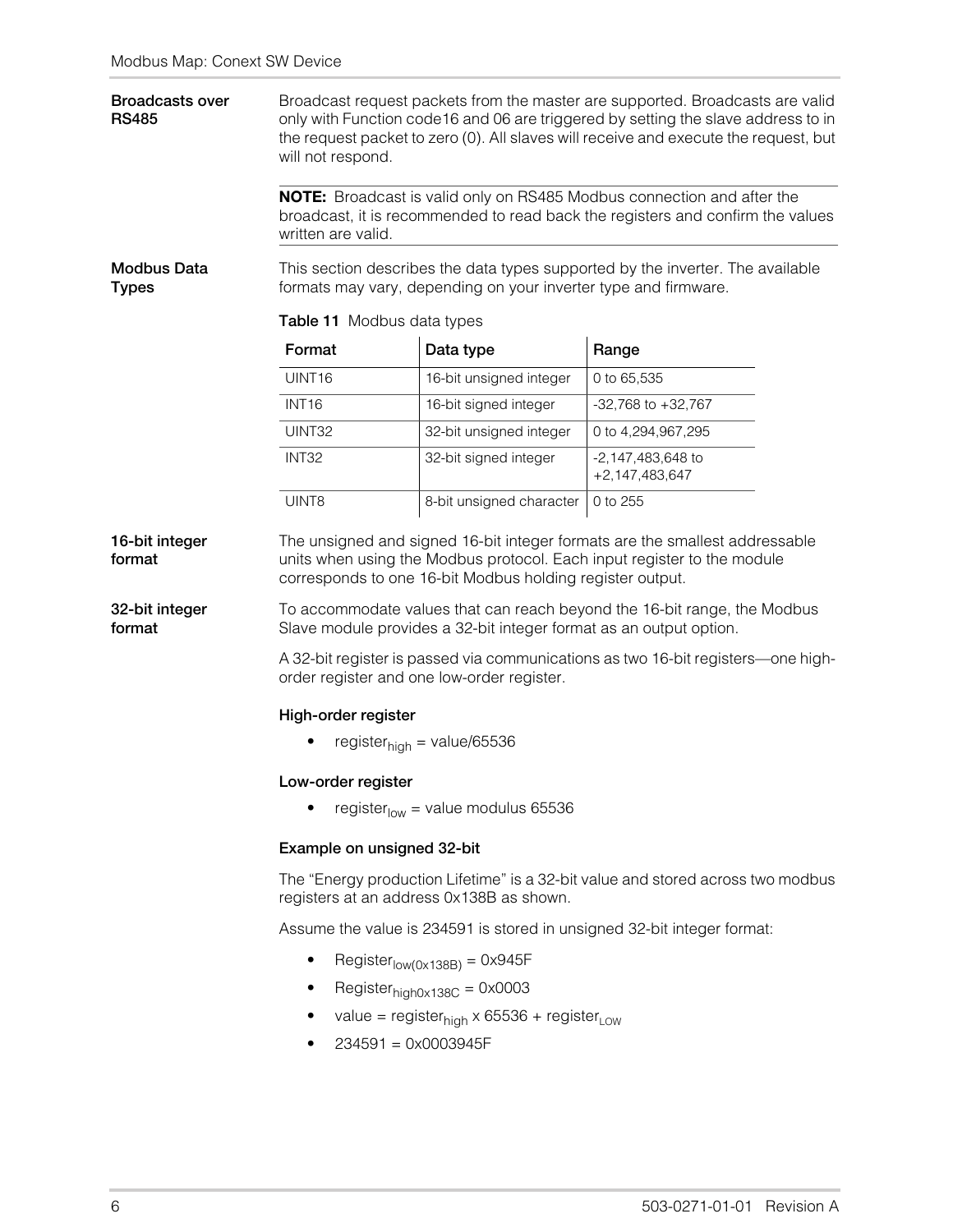**8-bit unsigned character format** The 8-bit Unsigned Character format is used to encode ASCII strings within the Modbus registers.

> The characters are stored in the order they occur within the string, and populate the Most Significant Byte (MSB) of the Modbus 16-bit register followed by the Least Significant Byte (LSB) of the Modbus 16-bit register. For example, the ASCII string "LCD\_CL125".

|  |  |  |  | Table 12 Modbus ASCII string encoding example |  |
|--|--|--|--|-----------------------------------------------|--|
|--|--|--|--|-----------------------------------------------|--|

| Register 1<br>Register 2 |    |        | Register 3 |        |    |  |
|--------------------------|----|--------|------------|--------|----|--|
| 0x1359                   |    | 0x135A |            | 0x135B |    |  |
| 4c                       | 43 | 44     | 5F         | 43     | 4c |  |

**Modbus Error Responses** If the inverter receives an unsupported Modbus request, it returns an exception response informing the Modbus master of the nature of the error.

> The Modbus Error Response message has two fields that differentiate it from a normal response: Function Code Field and Data Field.

**Function Code Field** In a normal response, the inverter echoes the function code of the original request in the function code field of the response. All the function codes have a most-significant bit (MSB) of 0 (their values are all below 0x80).

> In an exception response, the inverter sets the MSB of the function code to 1. This makes the function code value in an exception response exactly 0x80 higher than the value for a normal response. For example, a normal response of 0x03 (Read Holding Registers), becomes 0x83 (Unable to Read Holding Registers).

<span id="page-12-0"></span>**Data Field** In an err[or respons](#page-12-0)e, the inverter uses the data field of the response packet to return an error code to the Modbus Master. Four error codes are supported, as shown in Table 13.

| Error code | Error name              | <b>Error description</b>                                                                                           |
|------------|-------------------------|--------------------------------------------------------------------------------------------------------------------|
| 01         | <b>Illegal Function</b> | The inverter does not support<br>the function code specified in<br>the Modbus Request Packet.                      |
| 02         | <b>Illegal Address</b>  | The address range specified in<br>the Modbus Request Packet<br>contains an illegal register<br>address.            |
|            |                         | <b>NOTE:</b> Refer to Table 4 for<br>supported function                                                            |
| 03         | Illegal Data Value      | The Modbus Request Packet<br>contains an illegal number of<br>bytes in the data field.                             |
|            |                         | <b>NOTE:</b> All unused address<br>contains a value 0xFF and no<br>exception occurs in Conext CL.                  |
| 04         | Slave Device Failure    | An unrecoverable error<br>occurred while the inverter<br>(slave) was attempting to<br>perform the requested action |

**Table 13** Modbus error codes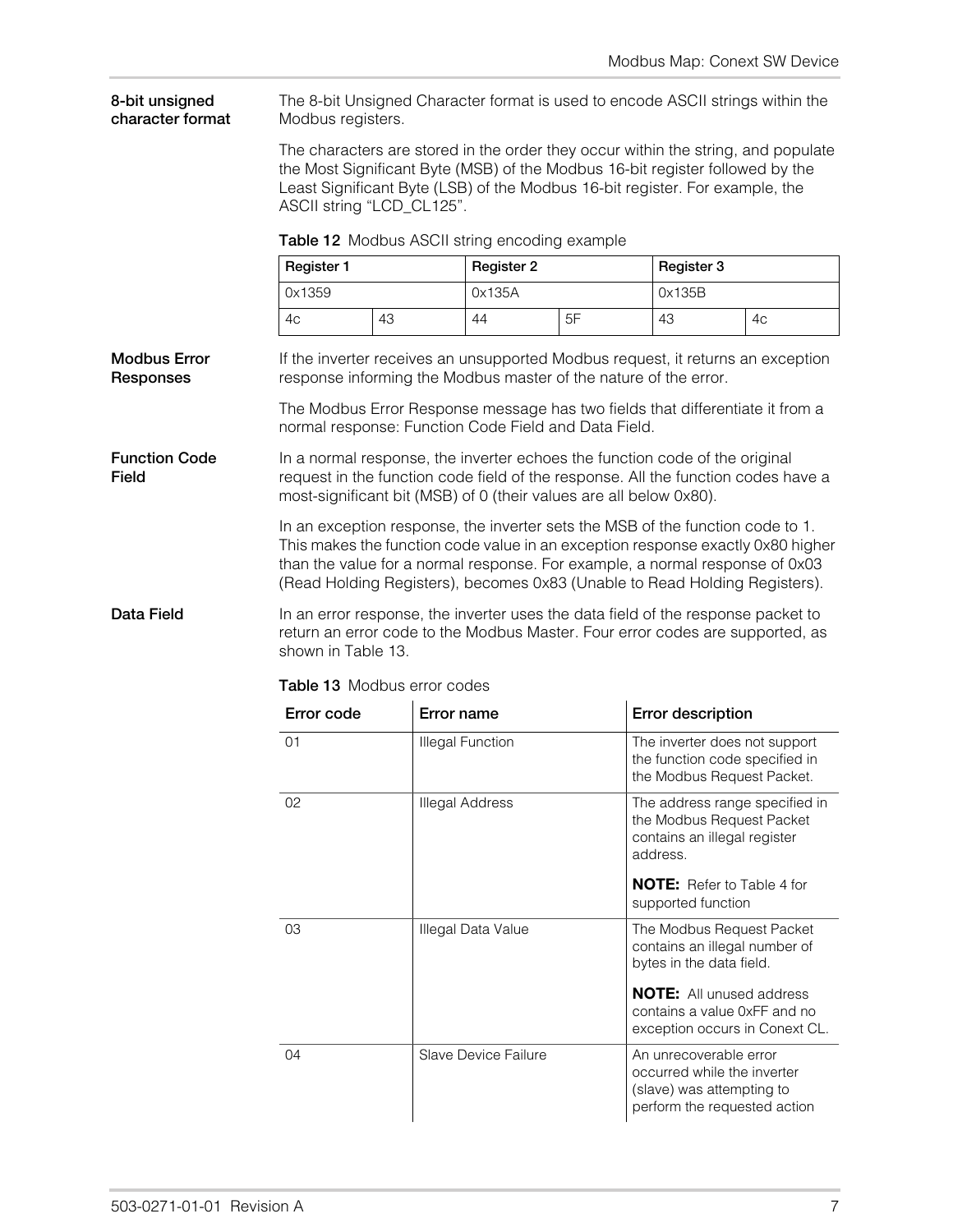## Registers

### Section 1: Operation Variables

**Table 14** Operation Variables - Modbus Addresses and Registers

| <b>Modbus</b><br><b>Address</b> | <b>Register Description</b>                   | Data<br><b>Type</b> | Default Value/<br>Data Range | <b>Units</b>      | <b>Notes</b>                                                       |
|---------------------------------|-----------------------------------------------|---------------------|------------------------------|-------------------|--------------------------------------------------------------------|
| 0x1355                          | Protocol No.                                  | U32                 |                              |                   |                                                                    |
| 0x1357                          | Protocol ver.                                 | U32                 |                              |                   |                                                                    |
| 0x1359                          | <b>LCD Software Version</b>                   | str <sub>30</sub>   |                              |                   | Data type: UTF-8                                                   |
| 0x1368                          | DSP software version                          | str30               |                              |                   |                                                                    |
| 0x137D                          | SN (Serial Number)                            | str10               |                              |                   | Data type: UTF-8                                                   |
| 0x1387                          | Device type code                              | U16                 | 335                          |                   | Value for Conext CL125                                             |
| 0x1388                          | Nominal output power                          | U16                 |                              | 0.1kW             |                                                                    |
| 0x1389                          | Output type                                   | U16                 | 2:3P3L                       |                   | $1 = 3P4L$ system<br>$2 = 3P3L$ system                             |
| 0x138A                          | Daily power yields                            | U16                 |                              | 0.1<br><b>kWh</b> |                                                                    |
| 0x138B                          | Total power yields                            | U32                 |                              | <b>kWh</b>        |                                                                    |
| 0x138D                          | Total running time                            | U32                 |                              | h                 |                                                                    |
| 0x138F                          | Internal temperature                          | S <sub>16</sub>     |                              | 0.1De<br>gC       |                                                                    |
| 0x1390                          | <b>Total Apparent Power</b>                   | U32                 |                              | VA                |                                                                    |
| 0x1392                          | DC Voltage1                                   | U16                 |                              | 0.1V              |                                                                    |
| 0x1393                          | DC current1                                   | U16                 |                              | 0.1A              |                                                                    |
| 0x1398                          | Total DC power                                | U32                 |                              | W                 |                                                                    |
| 0x139A                          | A-B line voltage Or<br>Phase A voltage        | U16                 |                              | 0.1V              | L-L voltage                                                        |
| 0x139B                          | <b>B-C Line Voltage Or</b><br>Phase B Voltage | U16                 |                              | 0.1V              | L-L voltage                                                        |
| 0x139C                          | C-A Line Voltage Or<br>Phase C Voltage        | U16                 |                              | 0.1V              | L-L voltage                                                        |
| 0x139D                          | Phase A current                               | U16                 |                              | 0.1A              |                                                                    |
| 0x139E                          | Phase B current                               | U16                 |                              | 0.1A              |                                                                    |
| 0x139F                          | Phase C current                               | U16                 |                              | 0.1A              |                                                                    |
| 0x13A6                          | Total active power                            | U32                 |                              | W                 |                                                                    |
| 0x13A8                          | Reactive power                                | sint <sub>32</sub>  |                              | var               |                                                                    |
| 0x13AA                          | Power factor                                  | S16                 |                              | 0.001             | >0 (leading)<br><0 (lagging)                                       |
| 0x13AB                          | Grid frequency                                | U16                 |                              | $0.1$ Hz          |                                                                    |
| 0x13AD                          | Inverter operating state                      | U16                 |                              |                   | Refer to "Device States (register<br>address: 0x13AD)" on page 15. |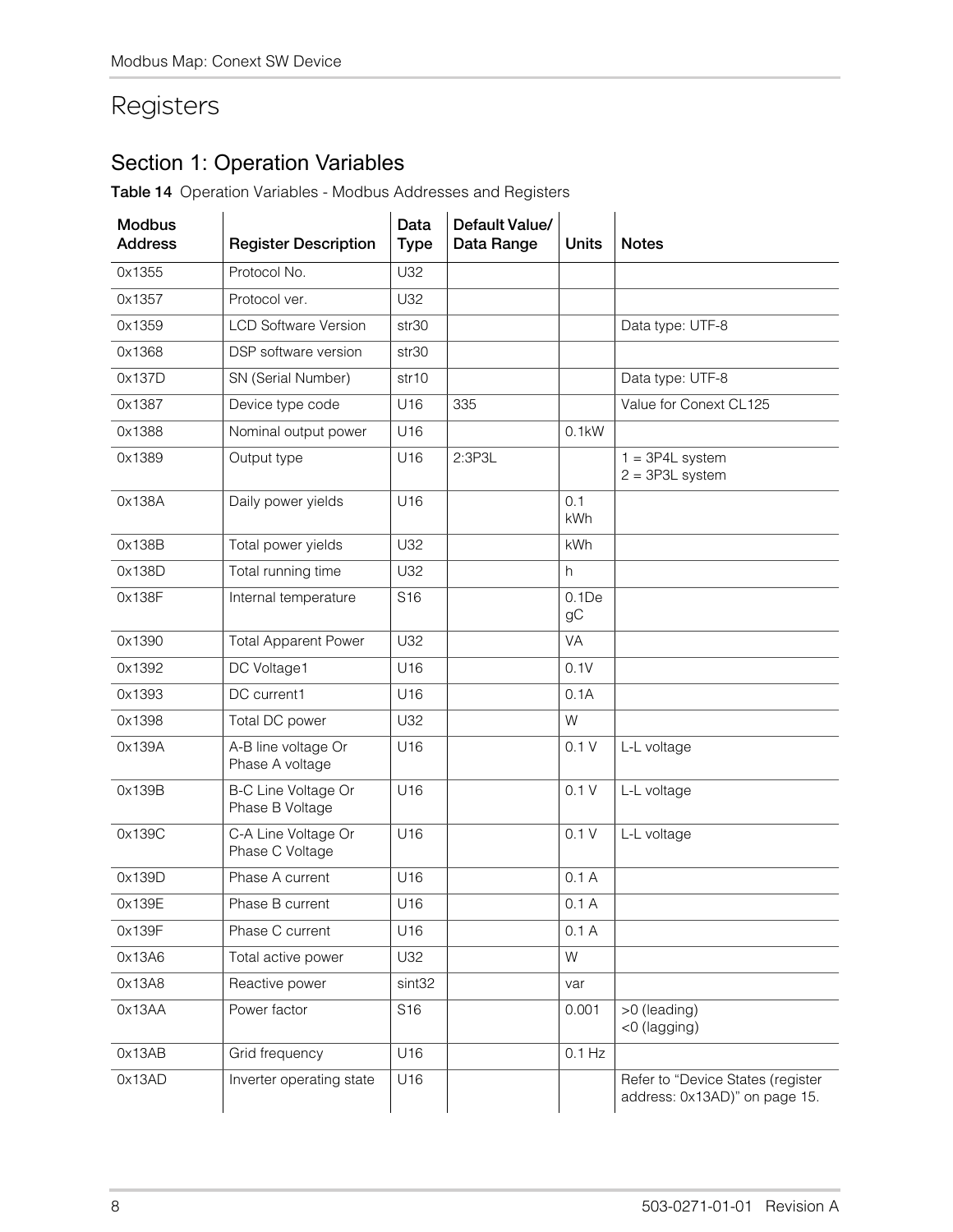| <b>Modbus</b><br><b>Address</b> | <b>Register Description</b>                          | Data<br><b>Type</b> | Default Value/<br>Data Range | <b>Units</b>     | <b>Notes</b>                                                                                        |
|---------------------------------|------------------------------------------------------|---------------------|------------------------------|------------------|-----------------------------------------------------------------------------------------------------|
| 0x13AE                          | Fault/Alarm time: Year                               | U16                 |                              |                  | Registers (0x13AE-0x13B3) are<br>valid only when operating state is<br>in Alarm (0x5500 or 0x9100). |
| 0x13AF                          | Fault/Alarm time: Month                              | U16                 |                              |                  |                                                                                                     |
| 0x13B0                          | Fault/Alarm time: Day                                | U16                 |                              |                  |                                                                                                     |
| 0x13B1                          | Fault/Alarm time: Hour                               | U16                 |                              | hrs              |                                                                                                     |
| 0x13B2                          | Fault/Alarm time: Minute                             | U16                 |                              | min              |                                                                                                     |
| 0x13B3                          | Fault/Alarm time:<br>Second                          | U16                 |                              | sec              |                                                                                                     |
| 0x13B4                          | Fault/Alarm code 1                                   | U16                 |                              |                  | Refer to "Alarm Codes" on page<br>16.                                                               |
| 0x13B8                          | Normal Reactive Output<br>Power                      | U16                 |                              | $0.1$ kva<br>r   |                                                                                                     |
| 0x13CE                          | Impedance to the<br>ground in parallel<br>connection | U16                 | 1-20000<br>(65535: invalid)  | 1k $\Omega$      |                                                                                                     |
| 0x13D8                          | Device Work state                                    | U32                 |                              |                  | Refer to "Operation State Bit<br>Map" on page 24.                                                   |
| 0x13F8                          | Daily running time                                   | U16                 |                              | 1 <sub>min</sub> |                                                                                                     |
| 0x13F9                          | Present country                                      | U16                 |                              |                  | Refer to "Country Code<br>Information" on page 24.                                                  |
| 0x1407                          | Monthly power yields                                 | U32                 |                              | 0.1kW<br>h.      |                                                                                                     |
| 0x1419                          | Negative voltage to the<br>ground                    | S <sub>16</sub>     | $(-10000 -$<br>10000)        | 0.1V             |                                                                                                     |
| 0x141A                          | Bus voltage                                          | U16                 | 0-15000                      | 0.1V             |                                                                                                     |
| 0x141B                          | Grid frequency                                       | U16                 |                              | 0.01H<br>Z       |                                                                                                     |
| 0x141F                          | Fan Status                                           | U16                 |                              |                  | Bit wise status of internal Fans,<br>$0 = Working, 1 = Fault$                                       |

**Table 14** Operation Variables - Modbus Addresses and Registers

### Section 2: Configuration Parameters

Read configuration parameters using Modbus function code 0x4h.

Write configuration parameters using Modbus function codes 0x6h or 0x10h.

**Table 15** Configuration Parameters

| <b>Modbus</b><br><b>Address</b> | <b>Register Description</b> | Data<br><b>Type</b> | Data Range | Units | <b>Notes</b>                 |
|---------------------------------|-----------------------------|---------------------|------------|-------|------------------------------|
| 0x1387                          | System clock Year           | U <sub>16</sub>     | 2018-2036  |       | Year value                   |
| 0x1388                          | System clock Month          | U16                 | $1 - 12$   |       | Month Value                  |
| 0x1389                          | System clock Day            | U16                 | $0 - 31$   |       | Day value                    |
| 0x138A                          | System clock Hour           | U16                 | $0 - 23$   |       | Hour value in 24 hour format |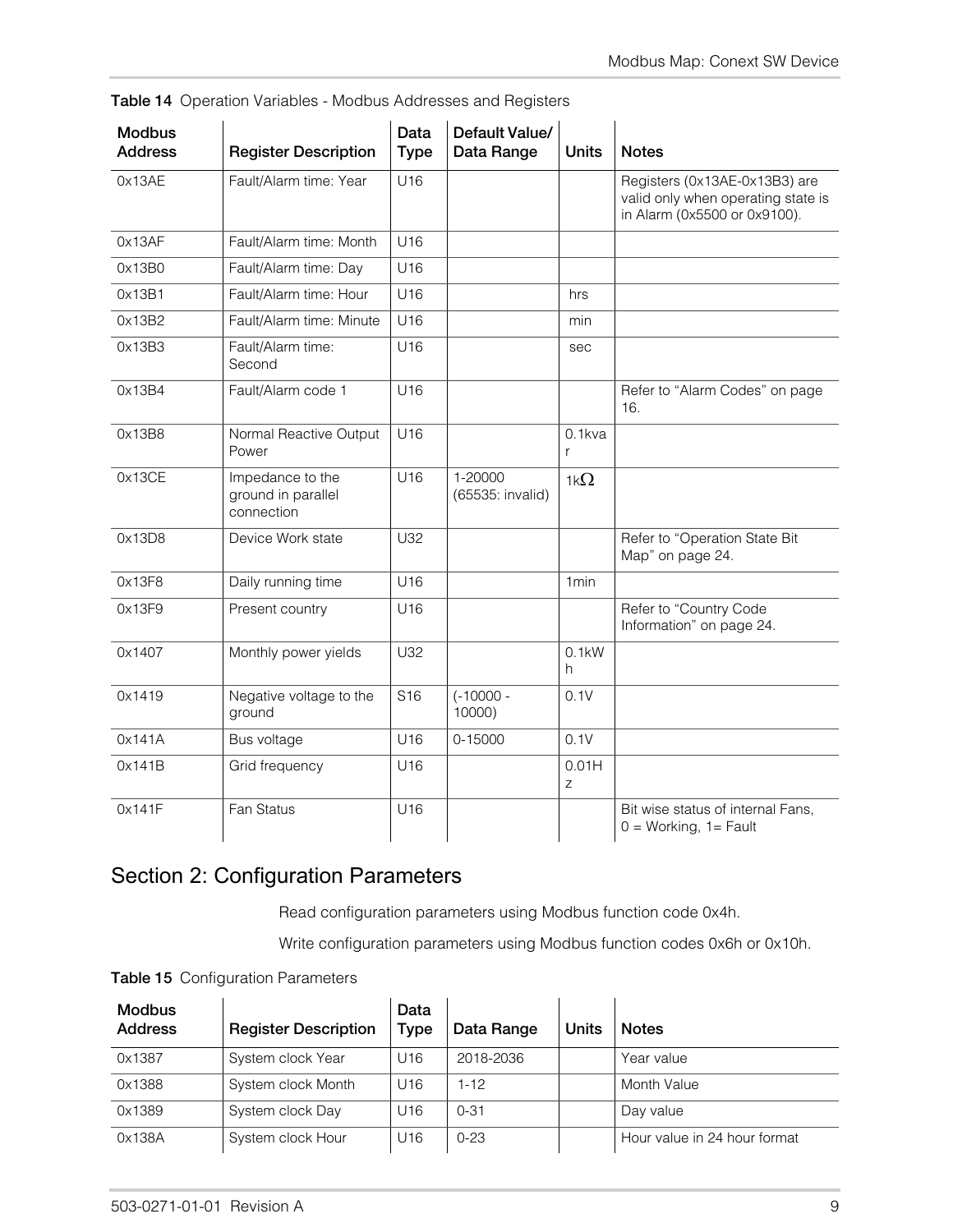### **Table 15** Configuration Parameters

| <b>Modbus</b><br><b>Address</b> | <b>Register Description</b>          | Data<br><b>Type</b> | Data Range                                            | <b>Units</b> | <b>Notes</b>                                                                                                                                                                                                                                                                          |
|---------------------------------|--------------------------------------|---------------------|-------------------------------------------------------|--------------|---------------------------------------------------------------------------------------------------------------------------------------------------------------------------------------------------------------------------------------------------------------------------------------|
| 0x138B                          | System clock Minute                  | U16                 | $1 - 59$                                              |              | Minute value                                                                                                                                                                                                                                                                          |
| 0x138C                          | System clock Second                  | U16                 | $1 - 59$                                              |              | Seconds value                                                                                                                                                                                                                                                                         |
| 0x138D                          | Start/Stop Inverter                  | U16                 | OxCF: Start<br>OxCE: Stop<br>0xBB: Emergen<br>cy stop |              |                                                                                                                                                                                                                                                                                       |
| 0x138E                          | Active Power control                 | U16                 | OxAA: Enable;<br>0x55: Disable                        |              | Enable this option to do Active<br>power control.<br>To setup active power limit<br>permanent (across inverter power<br>reset), Enable the "Active setup<br>permanent" option using the<br>CL125 App. This is recommend<br>only if Active power limits are not<br>changed frequently. |
| 0x138F                          | Active Power limit in %              | U <sub>16</sub>     | $0 - 1000$                                            | 0.001        | Available when the power<br>limitation switch (0x138E) is set to<br>0xAA                                                                                                                                                                                                              |
| 0x139A                          | Power factor setting                 | U16                 | $-1000 - (-800)$<br>$800 - 1000$                      | 0.001        | Available when the reactive<br>power adjustment switch<br>(0x13AB) is set to power factor<br>setting valid (0xA1)<br>> 0 means leading<br>< 0 means lagging                                                                                                                           |
| 0x139B                          | Reserved                             | U16                 |                                                       |              |                                                                                                                                                                                                                                                                                       |
| 0x13A9                          | Reserved                             | U16                 | <b>NA</b>                                             | <b>NA</b>    | <b>NA</b>                                                                                                                                                                                                                                                                             |
| 0x13AA                          | Reserved                             | U16                 |                                                       |              |                                                                                                                                                                                                                                                                                       |
| 0x13AB                          | Reactive power<br>adjustment mode    | U16                 | percentage is 0;                                      |              | 0x55: OFF, power factor returns to 1, reactive power                                                                                                                                                                                                                                  |
|                                 |                                      |                     |                                                       |              | 0xA1: Enable Pf mode: power factor settings;                                                                                                                                                                                                                                          |
|                                 |                                      |                     |                                                       |              | 0xA2: Enable Reactive power percentage setting;                                                                                                                                                                                                                                       |
|                                 |                                      |                     | 0xA3: Enable Q(P) curve configuration;                |              |                                                                                                                                                                                                                                                                                       |
|                                 |                                      |                     | 0xA4: Enable Q(U) curve configuration                 |              |                                                                                                                                                                                                                                                                                       |
| 0x13AC                          | Reactive power<br>percentage setting | S <sub>16</sub>     | $0 - 1000$<br>$0 - (-1000)$                           | 0.1%         | Available when the reactive<br>power adjustment switch<br>(0x13AB) is set to Reactive power<br>percentage setting valid (0xA2).                                                                                                                                                       |
|                                 |                                      |                     |                                                       |              | To setup Reactive power limit<br>permanent (across inverter power<br>reset), Enable the "Reactive setup<br>permanent" option using the<br>eConfigure CL125 APP. This is<br>recommend only if Active power<br>limits are not changed frequently.                                       |
| 0x13AE                          | Active Power limit                   | U16                 | $0 - 1250$                                            | $0.1$ kW     | Available when the power<br>limitation switch (0x138E) is<br>enabled                                                                                                                                                                                                                  |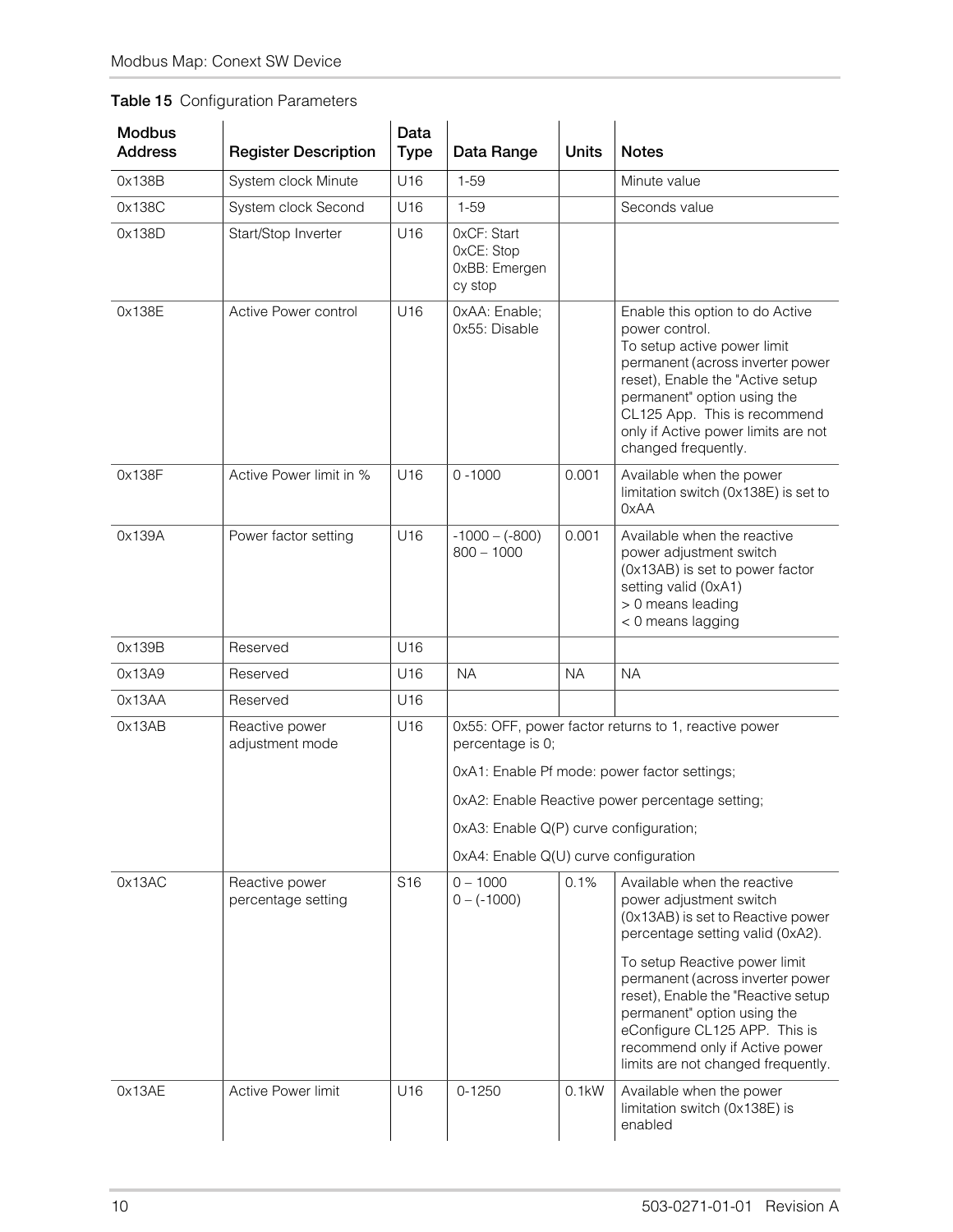| <b>Table 15</b> Configuration Parameters |  |
|------------------------------------------|--|
|                                          |  |

| <b>Modbus</b><br><b>Address</b> | <b>Register Description</b>  | Data<br>Type    | Data Range     | <b>Units</b> | <b>Notes</b>                                                                                                                   |
|---------------------------------|------------------------------|-----------------|----------------|--------------|--------------------------------------------------------------------------------------------------------------------------------|
| 0x13AF                          | Reactive power<br>adjustment | S <sub>16</sub> | $620 \sim 620$ | 0.1          | Available when the reactive<br>power adjustment switch<br>(0x13AB) is set to Reactive power<br>percentage setting valid (0xA2) |
| 0x13B0                          | Reserved                     | U16             |                |              |                                                                                                                                |

#### **Not applicable for Country = Italy**

| 0x13BA | Lower Power          | U16             | 0 - 500; default:<br>500         | 0.1   | Lower Power < Upper Power                 |
|--------|----------------------|-----------------|----------------------------------|-------|-------------------------------------------|
| 0x13BB | <b>Upper Power</b>   | U16             | $500 - 1000$ ;<br>default: 1000  | 0.1   |                                           |
| 0x13BC | Upper limit-PF(Cap)  | U16             | $900 - 1000$ ;<br>default: 1000  | 0.001 |                                           |
| 0x13BD | Lower limit-PF_Ind   | U16             | $900 - 1000;$<br>default: 900    | 0.001 |                                           |
| 0x13BE | Reserved             | U16             |                                  |       |                                           |
| 0x13D8 | Lower U Limit        | U16             | $800 - 1000$ ;<br>default: 800   | 0.1   |                                           |
| 0x13D9 | Upper U Limit        | U16             | 1000 - 1200;<br>default: 1150    | 0.1   |                                           |
| 0x13DA | U1 Limit             | U16             | $900 - 1100;$<br>default: 800    | 0.1   | U1 Limit+Hysteresis < U2 Limit-Hysteresis |
| 0x13DB | U <sub>2</sub> Limit | U16             | 1000 - 1100;<br>default: 1050    | 0.1   |                                           |
| 0x13DC | Hysteresis           | U <sub>16</sub> | $0 - 50$ ; default:0             | 0.1   |                                           |
| 0x13DD | Lower Q/Sn           | U16             | $(Ind) 0 - 500;$<br>default: 250 | 0.1   |                                           |
| 0x13DE | Upper Q/Sn           | U16             | $(Cap) 0 - 500;$<br>default: 250 | 0.1   |                                           |
| 0x13DF | Reserved             | U16             |                                  |       |                                           |

### Section 3: SunSpec Registers

| <b>Modbus</b><br>Registers<br>(Hex) | Name             | Data<br><b>Type</b> | Data Range                           | <b>Units</b> | <b>Notes</b>                          |
|-------------------------------------|------------------|---------------------|--------------------------------------|--------------|---------------------------------------|
|                                     |                  |                     | <b>Common Block (Common Elements</b> |              |                                       |
| 0x9C40                              | C_SunSpec_ID     | U32                 | 1400204883                           |              | Value as per SunSpec<br>Specification |
| 0x9C42                              | C_SunSpec_DID    | U16                 |                                      |              | SunSpec common model                  |
| 0x9C43                              | C_SunSpec_Length | U16                 | 66                                   |              |                                       |
| 0x9C44                              | C Manufacturer   | STR*3<br>2          | 'Schneider<br>Electric'              |              | Manufacturer Name                     |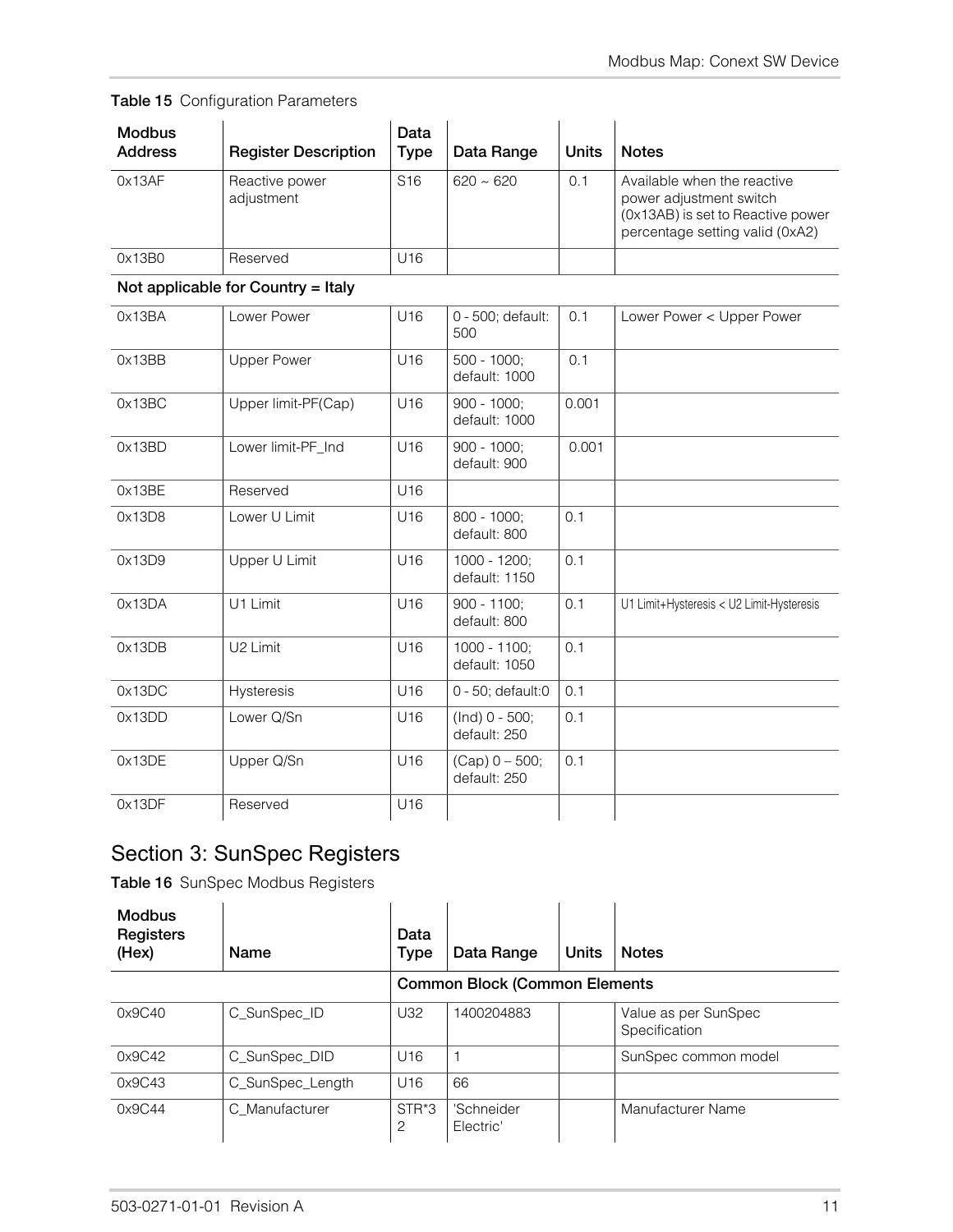| <b>Modbus</b><br>Registers<br>(Hex) | <b>Name</b>       | Data<br><b>Type</b> | Data Range                              | <b>Units</b> | <b>Notes</b>                                   |
|-------------------------------------|-------------------|---------------------|-----------------------------------------|--------------|------------------------------------------------|
| 0x9C54                              | C_Model           | STR*3<br>2          | 'PVSCL125'                              |              | Inverter Models Supported                      |
| 0x9C64                              | C_Options         | STR*1<br>6          | 'CL125'                                 |              | Models Short Name                              |
| 0x9C6C                              | C_Version         | STR*1<br>6          | 'Vxx_Vxx_A_01'                          |              | <b>LCD Firmware version</b>                    |
| 0x9C74                              | C_SerialNumber    | STR*3<br>2          | 'xx xxx xxx xxx'                        |              | Inverter Serial Number                         |
| 0x9C84                              | C_DeviceAddress   | U16                 | 1                                       |              | <b>Inverter Modbus Address</b>                 |
|                                     |                   |                     | Device Specific Block (Inverter Models) |              |                                                |
| 0x9C86                              | C_SunSpec_DID     | U16                 | 103                                     |              | Value for 3-Phase inverter as per<br>SunSpec   |
| 0x9C87                              | C_SunSpec_Length  | U16                 | 50                                      |              |                                                |
| 0x9C88                              | I_AC_Current      | U16                 |                                         | 0.1A         |                                                |
| 0x9C89                              | I_AC_CurrentA     | U16                 |                                         | 0.1A         |                                                |
| 0x9C8A                              | I_AC_CurrentB     | U16                 |                                         | 0.1A         |                                                |
| 0x9C8B                              | I_AC_CurrentC     | U16                 |                                         | 0.1A         |                                                |
| 0x9C8C                              | I_AC_Current_SF   | S <sub>16</sub>     | $-1$                                    |              | Scaling factor equivalent to divide<br>by 10   |
| 0x9C8D                              | I_AC_VoltageAB    | U16                 |                                         | 0.1V         |                                                |
| 0x9C8E                              | I_AC_VoltageBC    | U16                 |                                         | 0.1V         |                                                |
| 0x9C8F                              | I_AC_VoltageCA    | U16                 |                                         | 0.1V         |                                                |
| 0x9C90                              | I_AC_VoltageAN    | U16                 | <b>NA</b>                               | <b>NA</b>    |                                                |
| 0x9C91                              | I_AC_VoltageBN    | U16                 | <b>NA</b>                               | <b>NA</b>    |                                                |
| 0x9C92                              | I_AC_VoltageCN    | U16                 | <b>NA</b>                               | <b>NA</b>    |                                                |
| 0x9C93                              | I_AC_Voltage_SF   | S <sub>16</sub>     | 1                                       |              | Scaling factor equivalent to divide<br>by 10   |
| 0x9C94                              | I_AC_Power        | S16                 |                                         |              |                                                |
| 0x9C95                              | I_AC_Power_SF     | S <sub>16</sub>     | $-1$                                    | 10           | Scaling Factor equivalent to<br>multiple by 10 |
| 0x9C96                              | I_AC_Frequency    | U16                 |                                         |              |                                                |
| 0x9C97                              | I_AC_Frequency_SF | S <sub>16</sub>     | $-2$                                    | 0.01H<br>Ζ   | Scaling Factor equivalent to<br>divide by 100  |
| 0x9C98                              | I_AC_VA           | S <sub>16</sub>     |                                         |              |                                                |
| 0x9C99                              | I_AC_VA_SF        | S <sub>16</sub>     | $\mathbf{1}$                            | 10           | Scaling Factor equivalent to<br>multiply by 10 |
| 0x9C9A                              | I_AC_VAR          | S16                 |                                         |              |                                                |
| 0x9C9B                              | I_AC_VAR_SF       | S <sub>16</sub>     | 1                                       | 10           | Scaling Factor equivalent to<br>multiple by 10 |
| 0x9C9C                              | I_AC_PF           | S16                 |                                         |              |                                                |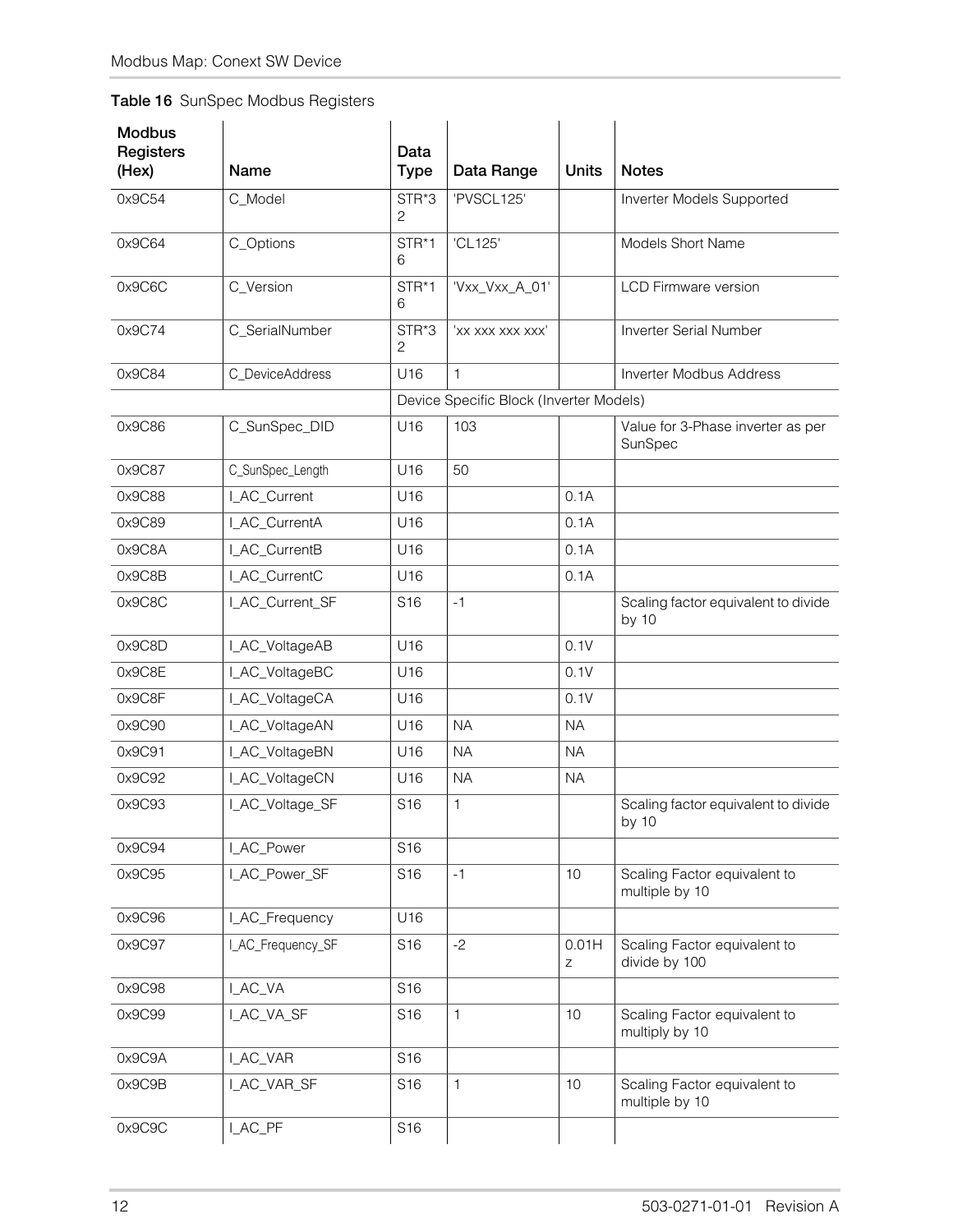| <b>Modbus</b><br>Registers<br>(Hex) | Name              | Data<br><b>Type</b> | Data Range     | <b>Units</b> | <b>Notes</b>                                    |
|-------------------------------------|-------------------|---------------------|----------------|--------------|-------------------------------------------------|
| 0x9C9D                              | I_AC_PF_SF        | S <sub>16</sub>     | $-3$           |              | Scaling Factor equivalent to<br>divide by 1000  |
| 0x9C9E                              | I_AC_Energy_WH    | U32                 |                |              |                                                 |
| 0x9CA0                              | I_AC_Energy_WH_SF | S <sub>16</sub>     | $\overline{c}$ |              | Scaling Factor equivalent to<br>multiple by 100 |
| 0x9CA1                              | I_DC_Current      | U16                 | $\mathsf A$    |              |                                                 |
| 0x9CA2                              | I_DC_Current_SF   | S <sub>16</sub>     | $-1$           |              | Scaling Factor equivalent to<br>multiple by 10  |
| 0x9CA3                              | I_DC_Voltage      | U16                 | $\overline{A}$ |              |                                                 |
| 0x9CA4                              | I_DC_Voltage_SF   | S <sub>16</sub>     | $-1$           | <b>NA</b>    | Scaling Factor equivalent to<br>multiple by 10  |
| 0x9CA5                              | I_DC_Power        | S <sub>16</sub>     |                |              |                                                 |
| 0x9CA6                              | I_DC_Power_SF     | S <sub>16</sub>     | $\overline{c}$ |              | Scaling Factor equivalent to<br>multiple by 100 |
| 0x9CA7                              | I_Temp_Cab        | S <sub>16</sub>     |                |              |                                                 |
| 0x9CAA                              | I_Temp_Other      | S <sub>16</sub>     | <b>NA</b>      | <b>NA</b>    | NA.                                             |
| 0x9CAB                              | I_Temp_SF         | S <sub>16</sub>     | $-1$           |              | Scaling Factor equivalent to<br>divide by 10    |
| 0x9CAC                              | I_Status          | U16                 |                |              | SunSpec Operating status                        |
|                                     |                   |                     |                |              | $1:$ (Off)                                      |
|                                     |                   |                     |                |              | 2: (Wait for PV voltage)                        |
|                                     |                   |                     |                |              | 3: (Starting)                                   |
|                                     |                   |                     |                |              | 4: (MPP)                                        |
|                                     |                   |                     |                |              | 5: (Regulated)                                  |
|                                     |                   |                     |                |              | 6: (Shutting down)                              |
|                                     |                   |                     |                |              | 7: (Error)                                      |
|                                     |                   |                     |                |              | 8: (Standby)                                    |
| 0x9CAD                              | I_Status_Vendor   | U16                 | <b>NA</b>      | <b>NA</b>    | <b>NA</b>                                       |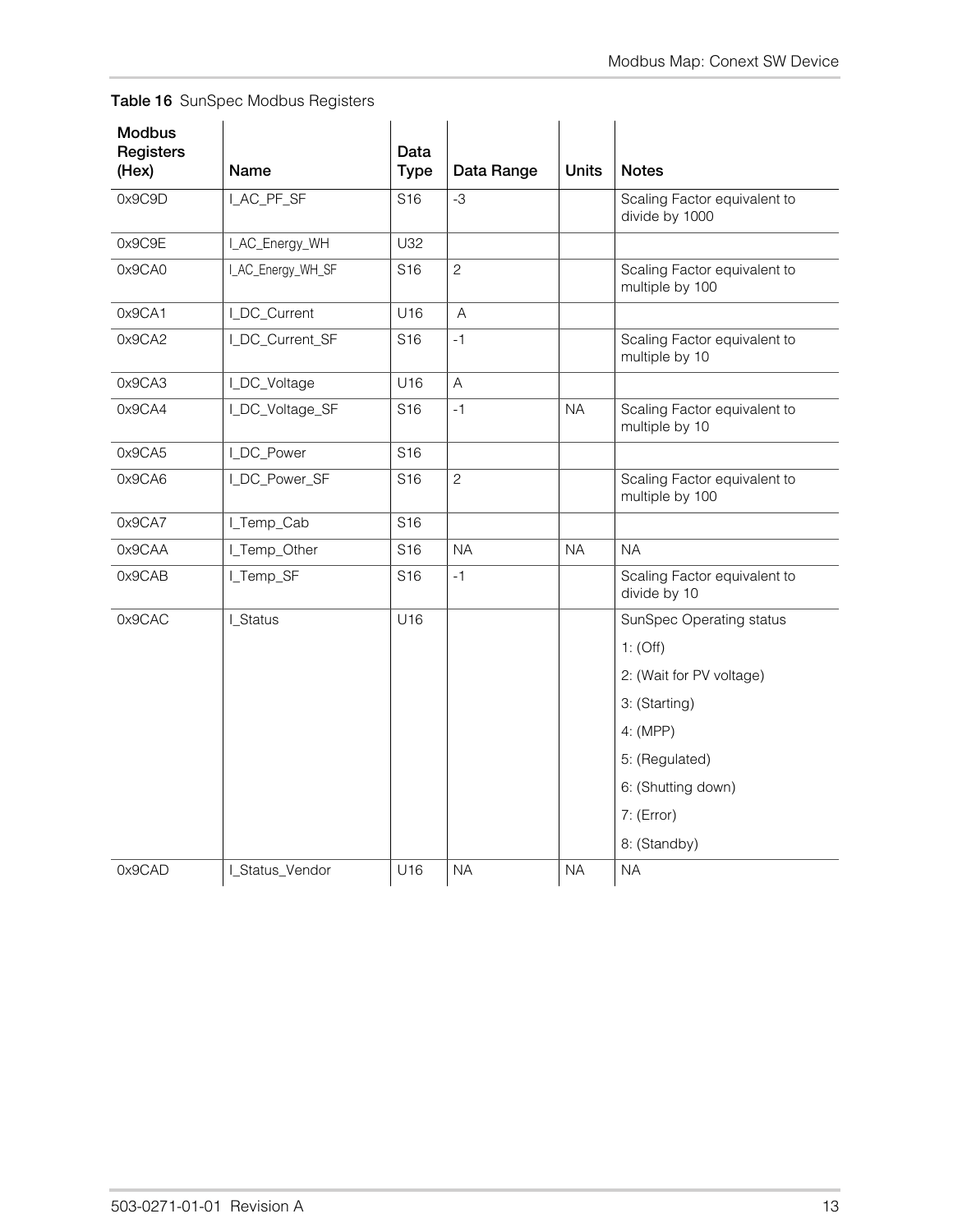| <b>Modbus</b><br>Registers<br>(Hex) | Name      | Data<br><b>Type</b> | Data Range | <b>Units</b> | <b>Notes</b>                                    |
|-------------------------------------|-----------|---------------------|------------|--------------|-------------------------------------------------|
| 0x9CAE                              | I_Event_1 | BIT32               |            |              | Bit0: Grounding/isolation fault                 |
|                                     |           |                     |            |              | Bit1: DC voltage high                           |
|                                     |           |                     |            |              | Bit2: NA (AC Disconnect Open)                   |
|                                     |           |                     |            |              | Bit3: NA (DC Disconnect Open)                   |
|                                     |           |                     |            |              | Bit4: Offline/Grid shutdown                     |
|                                     |           |                     |            |              | Bit5: NA (Enclosure opened)                     |
|                                     |           |                     |            |              | Bit6: Manual shutdown                           |
|                                     |           |                     |            |              | Bit7: Temperature high                          |
|                                     |           |                     |            |              | Bit8: Frequency high                            |
|                                     |           |                     |            |              | Bit9: Frequency low                             |
|                                     |           |                     |            |              | Bit10: AC voltage high                          |
|                                     |           |                     |            |              | Bit11: AC voltage low                           |
|                                     |           |                     |            |              | Bit12: NA (Fuse opened)                         |
|                                     |           |                     |            |              | Bit13: Temperature low                          |
|                                     |           |                     |            |              | Bit14: Data storage or<br>communication failure |
|                                     |           |                     |            |              | Bit15: Hardware self-check error                |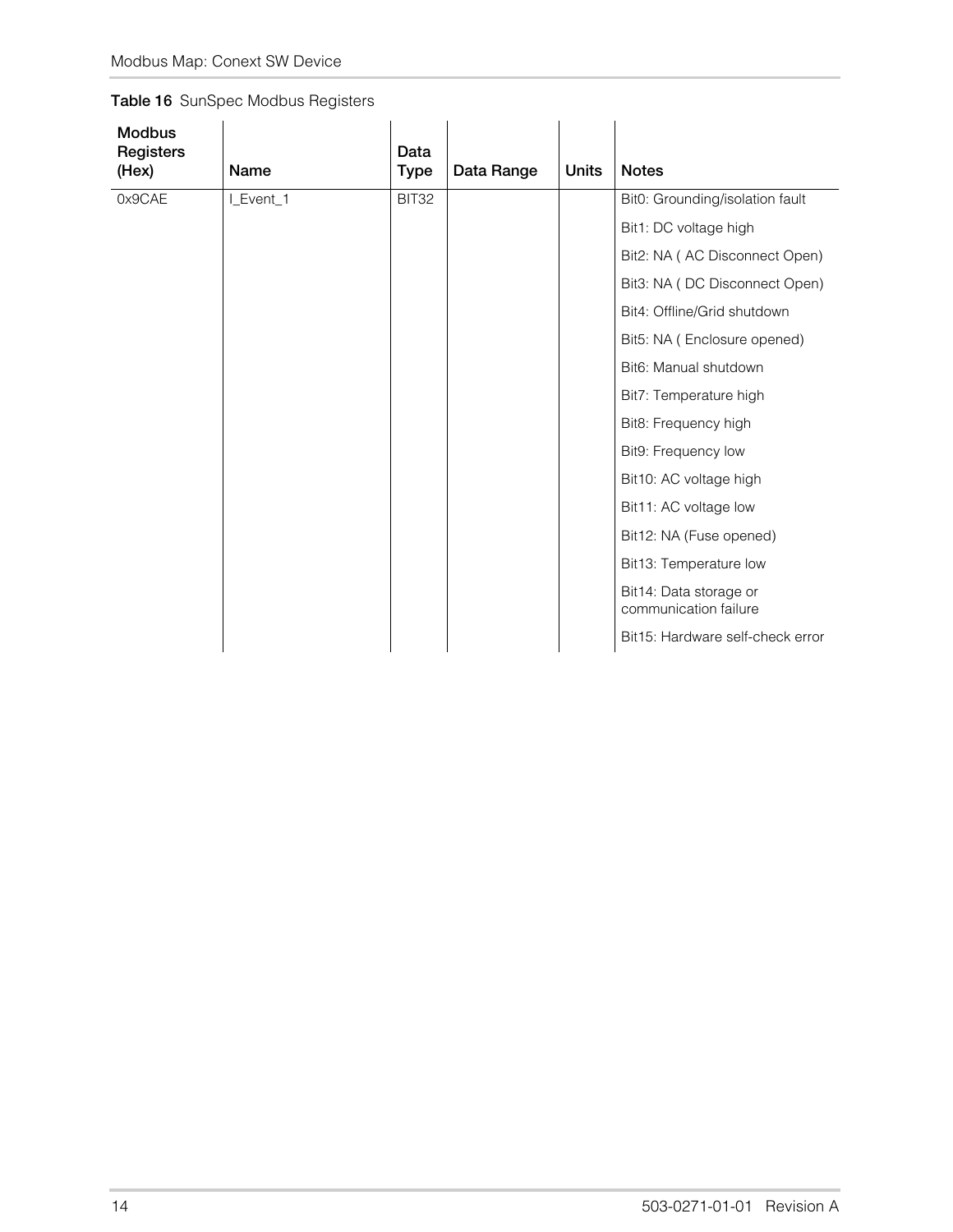### <span id="page-20-0"></span>Section 4: Device States (register address: 0x13AD)

The Operation State of the inverter is available at register 0x13AD.

| <b>Work or Operating State</b> | <b>Values</b> |
|--------------------------------|---------------|
| Run                            | 0x0           |
| Stop                           | 0x8000        |
| Key stop                       | 0x1300        |
| <b>Emergency Stop</b>          | 0x1500        |
| Standby                        | 0x1400        |
| Initial standby                | 0x1200        |
| Starting                       | 0x1600        |
| Alarm run                      | 0x9100        |
| Derating run                   | 0x8100        |
| Dispatch run                   | 0x8200        |
| Fault                          | 0x5500        |
| Communicate fault              | 0x2500        |

**Table 17** Device States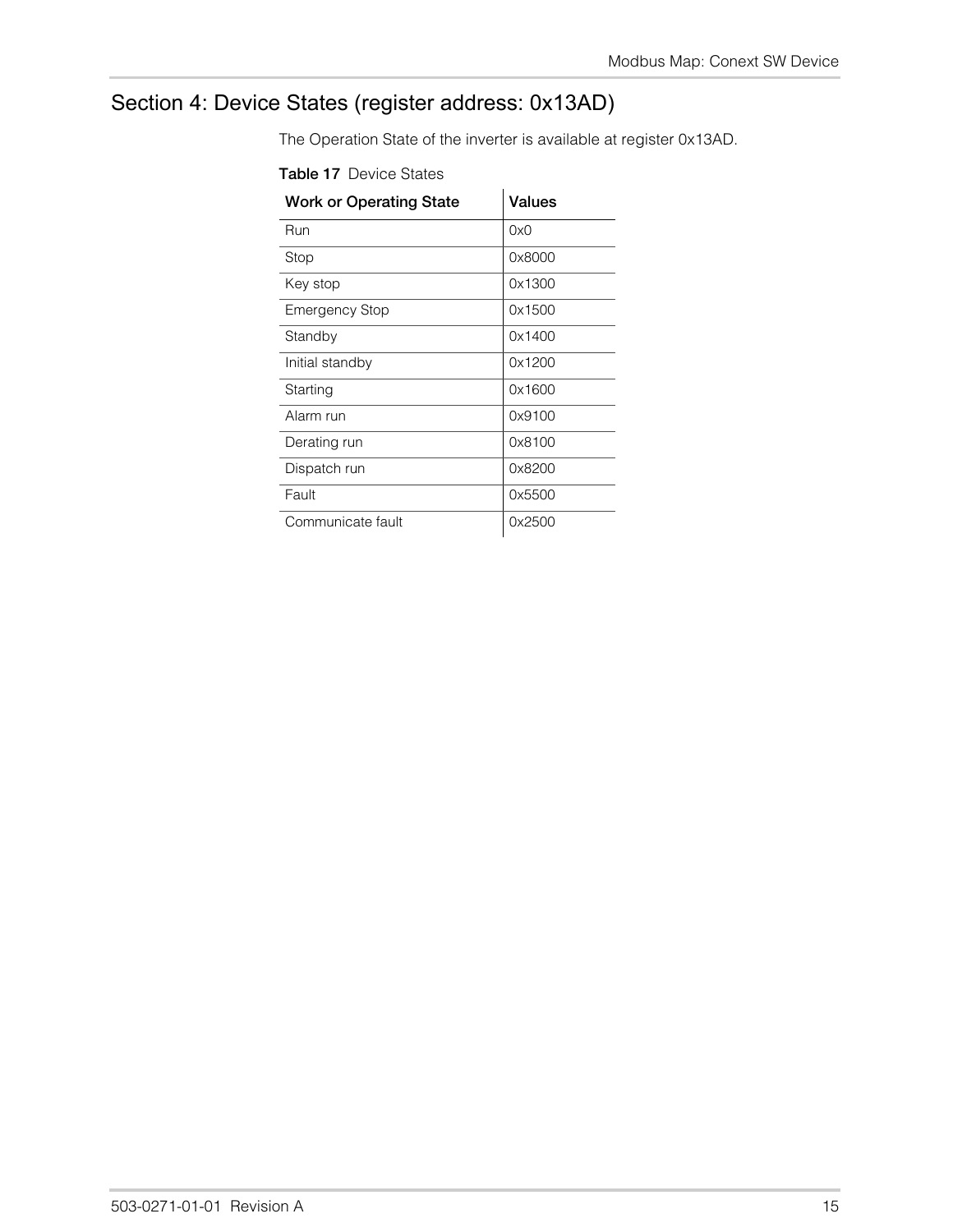### Section 5: Alarm Codes

| <b>NOTE:</b> If the problem persists, contact technical support at: |  |
|---------------------------------------------------------------------|--|
| http://solar.schneider-electric.com/tech-support.                   |  |

| <b>I QUIC TO AIGHT COUCS</b> |                            |                                                                                                                                                                                                    |                                                                                                                                                                                                                                                                                                                                                                                                       |  |  |
|------------------------------|----------------------------|----------------------------------------------------------------------------------------------------------------------------------------------------------------------------------------------------|-------------------------------------------------------------------------------------------------------------------------------------------------------------------------------------------------------------------------------------------------------------------------------------------------------------------------------------------------------------------------------------------------------|--|--|
| Alarm Code<br>(Decimal)      | <b>Alarm Code</b><br>(Hex) | <b>Description</b>                                                                                                                                                                                 | <b>Note</b>                                                                                                                                                                                                                                                                                                                                                                                           |  |  |
| 002                          | 0x0002                     | The grid<br>voltage<br>exceeds the<br>inverter's<br>permissible<br>range.<br><b>NOTE:</b><br>Protection time<br>and protection<br>thresholds<br>depend on the<br>utility's<br>requirements.        | Measure the grid voltage. Follow<br>instructions in the DANGER<br>message at the beginning of this<br>chapter.<br>If the grid voltage exceeds the<br>inverter's permissible range,<br>contact the utility company for<br>suggestions. If the grid voltage is<br>within the inverter's permissible<br>range, see NOTE on Section 5.                                                                    |  |  |
| 003                          | 0x0003                     | Grid transient<br>voltage<br>exceeds the<br>permissible<br>range.                                                                                                                                  | This is a short term event caused<br>by transients in the grid. Wait for<br>the inverter to recover<br>automatically.<br>See NOTE on Section 5.                                                                                                                                                                                                                                                       |  |  |
| 004                          | 0x0004                     | The grid<br>voltage is<br>below the<br>inverter's<br>permissible<br>lower limit.<br><b>NOTE:</b><br>Protection time<br>and protection<br>thresholds<br>depend on the<br>utility's<br>requirements. | Measure the grid voltage. Follow<br>instructions in the DANGER<br>message at the beginning of this<br>chapter.<br>If the measured grid voltage is<br>below the permissible operational<br>limit, contact the utility company<br>for suggestions.<br>If the measured grid voltage is<br>within the permissible operating<br>range of the inverter and the<br>event persists, see NOTE on<br>Section 5. |  |  |
| 005                          | 0x0005                     | The grid<br>voltage is<br>below the<br>utility's under-<br>voltage<br>protection limit.                                                                                                            | This could be a short term event<br>due to grid conditions. Wait for<br>the inverter to recover<br>automatically.<br>See NOTE on Section 5.                                                                                                                                                                                                                                                           |  |  |
| 006                          | 0x0006                     | The AC output<br>current<br>exceeds the<br>inverter's<br>protection limit.                                                                                                                         | The inverter will resume operation<br>when the AC output current falls<br>below the protection limit. If the<br>event persists, see NOTE on<br>Section 5.                                                                                                                                                                                                                                             |  |  |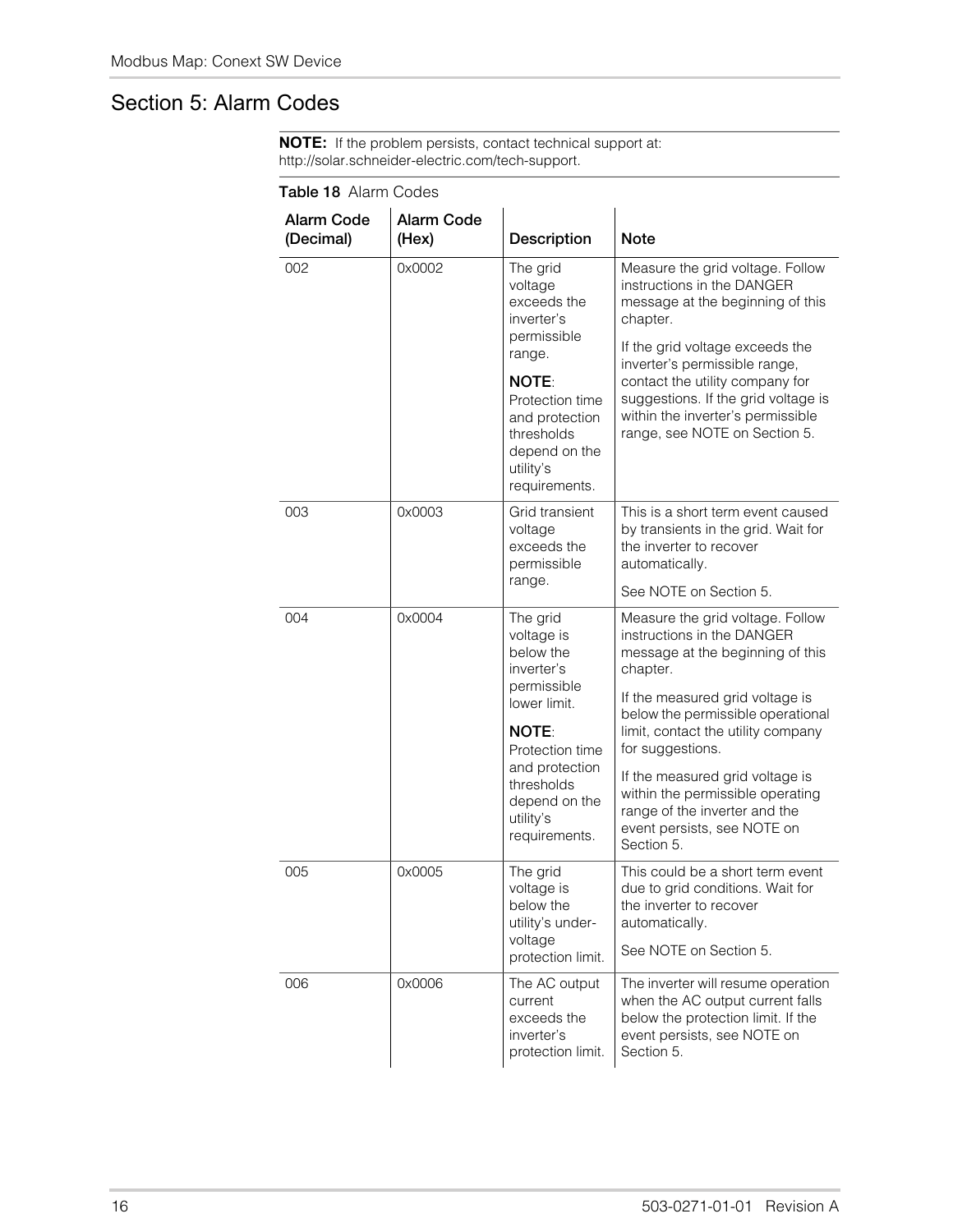| <b>Alarm Code</b><br>(Decimal) | <b>Alarm Code</b><br>(Hex) | Description                                                                                     | <b>Note</b>                                                                                                                                                                                                             |
|--------------------------------|----------------------------|-------------------------------------------------------------------------------------------------|-------------------------------------------------------------------------------------------------------------------------------------------------------------------------------------------------------------------------|
| 007                            | 0x0007                     | <b>Transient AC</b><br>over current                                                             | This may be a short term event.<br>The inverter can recover<br>automatically. Wait for a few<br>minutes for the inverter to recover<br>but if the event persists, see<br>NOTE on Section 5.                             |
| 008                            | 0x0008                     | The grid<br>frequency<br>exceeds the<br>inverter's<br>permissible<br>operating<br>upper limit.  | Measure the grid frequency.<br>Follow instructions in the<br>DANGER message at the<br>beginning of this chapter.<br>If the grid frequency is within the<br>permissible operating range of<br>the inverter and the event |
| 009                            | 0x0009                     | The grid<br>frequency is<br>below the<br>inverter's<br>permissible<br>operating lower<br>limit. | persists, see NOTE on Section 5.<br>If the grid frequency is not within<br>the permissible operating range<br>of the inverter, contact the utility<br>company for suggestions.                                          |
| 010                            | 0x000A                     | Islanding                                                                                       | Check whether the AC breaker at<br>the AC combiner box is turned<br>ON.<br>Check whether the inverter's AC                                                                                                              |
|                                |                            |                                                                                                 | disconnect switch is turned ON.<br>Measure the grid voltage at the<br>AC Connection to the Inverter.<br>Follow instructions in the<br>DANGER message at the<br>beginning of this chapter.                               |
|                                |                            |                                                                                                 | Check whether AC cables are all<br>properly connected.                                                                                                                                                                  |
|                                |                            |                                                                                                 | Check whether the grid is in<br>service.                                                                                                                                                                                |
|                                |                            |                                                                                                 | See NOTE on Section 5.                                                                                                                                                                                                  |
| 011                            | 0x000B                     | The DC<br>component of<br>the AC current<br>exceeds the<br>inverter's limit.                    | This may be a short term event.<br>The inverter can recover<br>automatically. Wait for a few<br>minutes for the inverter to recover<br>but if the event persists, see<br>NOTE on Section 5.                             |
| 012                            | 0x000C                     | Residual<br>current leakage<br>detected is<br>high.                                             | Check whether the insulation is<br>low on the PV array or a higher<br>leakage current in the inverter.<br>See NOTE on Section 5.                                                                                        |

**Table 18** Alarm Codes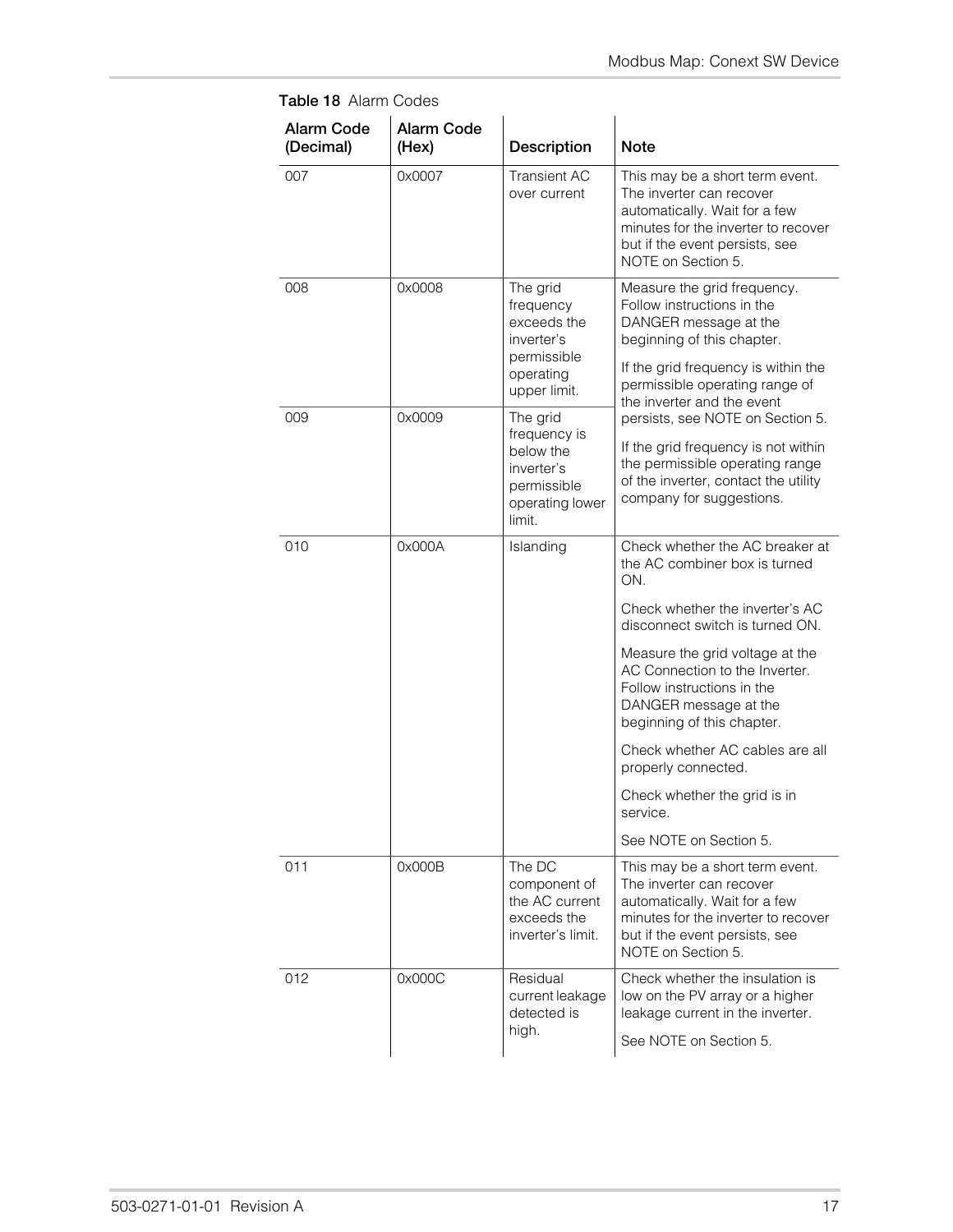| <b>Alarm Code</b><br>(Decimal) | <b>Alarm Code</b><br>(Hex) | Description                                                              | <b>Note</b>                                                                                                                                                                          |
|--------------------------------|----------------------------|--------------------------------------------------------------------------|--------------------------------------------------------------------------------------------------------------------------------------------------------------------------------------|
| 013                            | 0x000D                     | A grid condition<br>event is<br>detected that is<br>outside of<br>normal | This condition may occur when<br>grid voltage exceeds or falls<br>below the inverter's permissible<br>operating range. Contact the<br>utility company for suggestions.               |
|                                |                            | operations.                                                              | The inverter can recover<br>automatically. Wait for a few<br>minutes for the inverter to recover<br>but if the event persists, see<br>NOTE on Section 5.                             |
| 014                            | 0x000E                     | Average grid<br>over-voltage<br>(10 minutes)                             | This condition occurs when grid<br>voltage exceeds the inverter's<br>permissible operating limit for an<br>average of 10 minutes. Contact<br>the utility company for<br>suggestions. |
|                                |                            |                                                                          | The inverter can recover<br>automatically. Wait for a few<br>minutes for the inverter to recover<br>but if the event persists, see<br>NOTE on Section 5.                             |
| 015                            | 0x000F                     | Grid<br>impedance<br>exceeds<br>inverter's limit.                        | Verify that the type and size of AC<br>cables as well as transformer<br>impedance are specified<br>according to the CL125 Solution<br>Guides or local electrical<br>regulations.     |
|                                |                            |                                                                          | Wait for the inverter to recover<br>automatically.                                                                                                                                   |
|                                |                            |                                                                          | See NOTE on Section 5.                                                                                                                                                               |
| 016                            | 0x0010                     | AC output<br>overload                                                    | Wait for the inverter to recover<br>automatically.                                                                                                                                   |
|                                |                            |                                                                          | See NOTE on Section 5.                                                                                                                                                               |
| 017                            | 0x0011                     | Grid voltage<br>imbalance                                                | Wait for the inverter to recover<br>automatically. Test the grid<br>voltage to confirm the imbalance.                                                                                |
|                                |                            |                                                                          | See NOTE on Section 5.                                                                                                                                                               |
| 019                            | 0x0013                     | High transient<br>DC bus voltage                                         | Wait for the inverter to recover<br>automatically.                                                                                                                                   |
|                                |                            |                                                                          | See NOTE on Section 5.                                                                                                                                                               |
| 020                            | 0x0014                     | High DC bus<br>voltage                                                   | Wait for the inverter to recover<br>automatically.                                                                                                                                   |
|                                |                            |                                                                          | See NOTE on Section 5.                                                                                                                                                               |
| 021                            | 0x0015                     | PV input over<br>current                                                 | Check the PV configuration and<br>connection.                                                                                                                                        |
|                                |                            |                                                                          | See NOTE on Section 5.                                                                                                                                                               |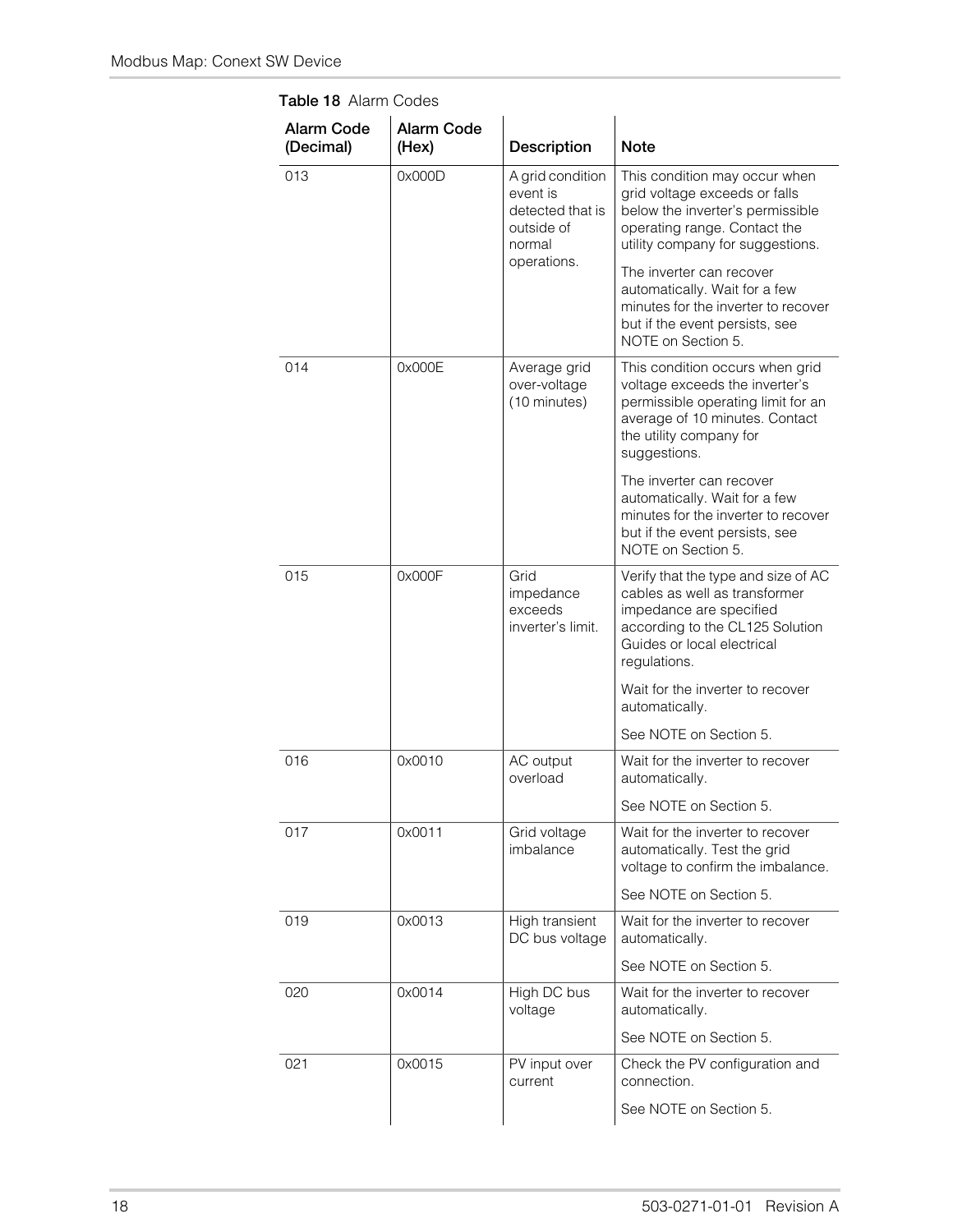| <b>Alarm Code</b><br>(Decimal) | <b>Alarm Code</b><br>(Hex) | Description                                                               | Note                                                                                                                                        |
|--------------------------------|----------------------------|---------------------------------------------------------------------------|---------------------------------------------------------------------------------------------------------------------------------------------|
| 022                            | 0x0016                     | Over current<br>protection                                                | If the grid or PV current is within<br>the permissible operating range<br>of the inverter and the event<br>persists, see NOTE on Section 5. |
| 023                            | 0x0017                     | PV<br>configuration<br>mode has<br>changed<br>during normal<br>operation. | Check the PV configuration.<br>Restart the inverter.                                                                                        |
| 024                            | 0x0018                     | Voltage<br>imbalance at<br>neutral point                                  | Wait for the inverter to recover<br>automatically when the deviation<br>falls within the permissible range.<br>See NOTE on Section 5.       |
| 025                            | 0x0019                     | Transient<br>unbalance of<br>voltage neutral<br>point                     | Wait for the inverter to recover<br>automatically when the deviation<br>falls within the permissible range.<br>See NOTE on Section 5.       |
| 026                            | 0x001A                     | Bus voltage is<br>fluctuating.                                            | Wait for the inverter to recover<br>automatically.<br>See NOTE on Section 5.                                                                |
| 028                            | 0x001C                     | PV reverse<br>connection is<br>detected.                                  | Check that the PV cables are<br>connected from the PV source to<br>the inverter's PV terminals with the<br>correct polarity.                |
| 030                            | 0x001E                     | Clamp<br>capacitance<br>over-voltage<br>event is<br>detected.             | Wait for the inverter to recover<br>automatically.<br>See NOTE on Section 5.                                                                |
| 031                            | 0x001F                     | Clamp<br>capacitance<br>under-voltage<br>event is<br>detected.            | Wait for the inverter to recover<br>automatically.<br>See NOTE on Section 5.                                                                |
| 032                            | 0x0020                     | Clamp<br>capacitance<br>imbalance<br>event is<br>detected.                | Wait for the inverter to recover<br>automatically.<br>See NOTE on Section 5.                                                                |
| 033                            | 0x0021                     | Clamp<br>capacitance<br>pre-charge<br>ground fault is<br>detected         | Wait for the inverter to recover<br>automatically.<br>See NOTE on Section 5.                                                                |

**Table 18** Alarm Codes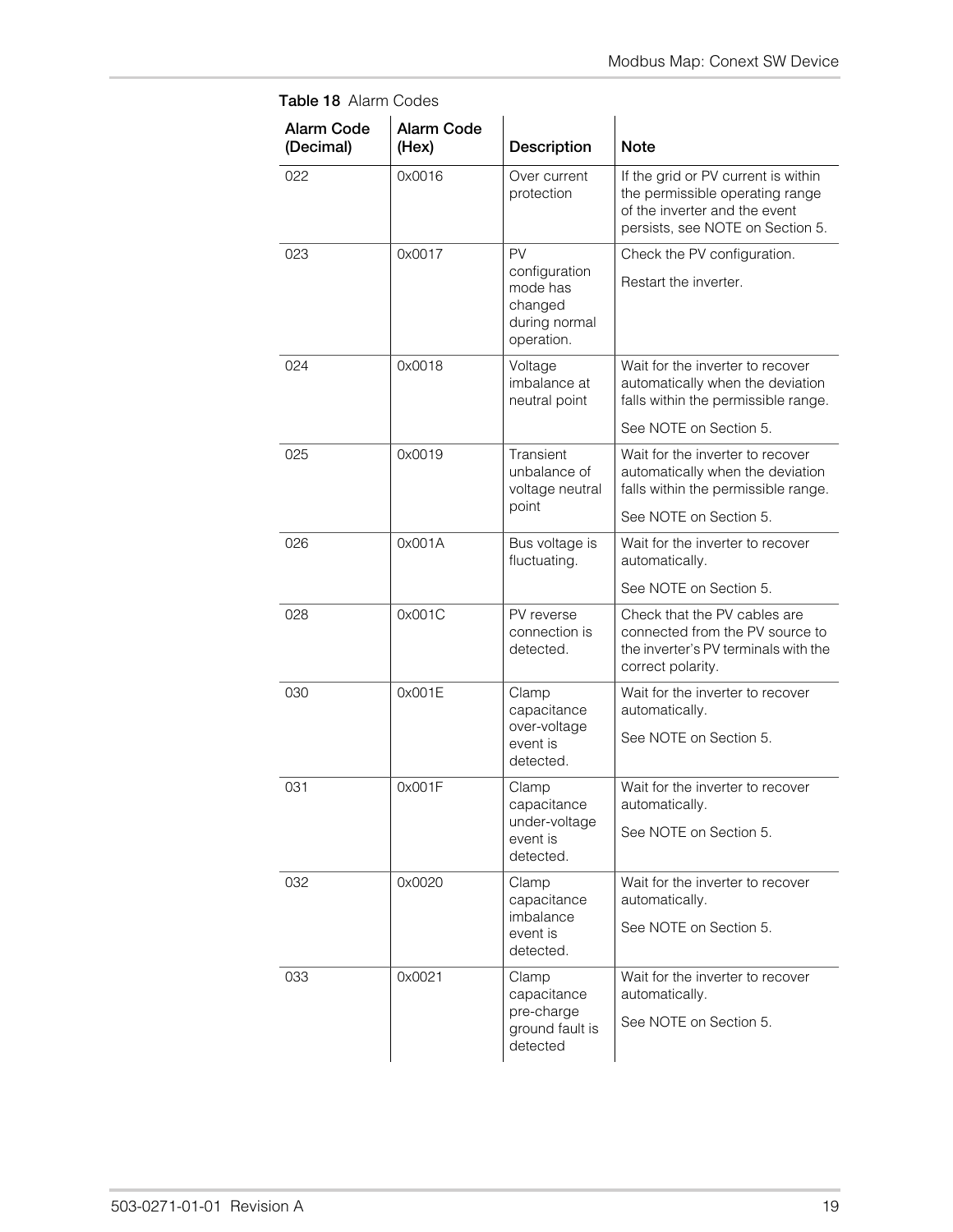| Alarm Code<br>(Decimal) | <b>Alarm Code</b><br>(Hex)                                              | <b>Description</b>                                                                                                      | <b>Note</b>                                                                                                                                                                                                                      |
|-------------------------|-------------------------------------------------------------------------|-------------------------------------------------------------------------------------------------------------------------|----------------------------------------------------------------------------------------------------------------------------------------------------------------------------------------------------------------------------------|
| 036                     | 0x0024                                                                  | Module<br>temperature is<br>too high.                                                                                   | Verify that the DC input power is<br>not greater than the DC:AC ratio<br>of 1.5. If it is, then reduce DC<br>input power.                                                                                                        |
|                         |                                                                         |                                                                                                                         | Check whether the inverter is<br>directly placed under the sun and<br>intense sun exposure is causing<br>the inverter's module temperature<br>to rise. Install a proper shade to<br>shield the inverter from direct<br>sunlight. |
|                         |                                                                         |                                                                                                                         | See NOTE on Section 5.                                                                                                                                                                                                           |
| 037                     | 0x0025<br>Internal<br>ambient<br>temperature is                         | Check the functionality of the<br>fans. Replace any broken fan if<br>necessary.                                         |                                                                                                                                                                                                                                  |
|                         |                                                                         | too high.                                                                                                               | Clean the air outlet grates.                                                                                                                                                                                                     |
|                         |                                                                         |                                                                                                                         | See NOTE on Section 5.                                                                                                                                                                                                           |
| 038                     | 0x0026                                                                  | Line tie relay<br>contacts have<br>welded or are<br>open.                                                               | Wait for the inverter to recover<br>automatically.                                                                                                                                                                               |
|                         |                                                                         |                                                                                                                         | See NOTE on Section 5.                                                                                                                                                                                                           |
| 039                     | 0x0027                                                                  | Inverter<br>insulation<br>resistance                                                                                    | Wait for the inverter to recover<br>automatically. Test for insulation<br>damages in the wiring.                                                                                                                                 |
|                         |                                                                         | event (ISO-flt)                                                                                                         | See NOTE on Section 5.                                                                                                                                                                                                           |
| 040                     | 0x0028                                                                  | AC (or DC)<br>over-current or                                                                                           | Wait for the inverter to recover<br>automatically.                                                                                                                                                                               |
|                         |                                                                         | DC over-<br>voltage event is<br>detected.                                                                               | See NOTE on Section 5.                                                                                                                                                                                                           |
| 041                     | 0x0029                                                                  | Current<br>leakage                                                                                                      | Wait for the inverter to recover<br>automatically.                                                                                                                                                                               |
|                         |                                                                         | sampling<br>channel event                                                                                               | See NOTE on Section 5.                                                                                                                                                                                                           |
| 042                     | 0x002A                                                                  | AC current<br>imbalance                                                                                                 | Wait for the inverter to recover<br>automatically.                                                                                                                                                                               |
|                         |                                                                         |                                                                                                                         | See NOTE on Section 5.                                                                                                                                                                                                           |
| 043                     | 0x002B<br>The ambient<br>temperature<br>falls below -<br>25 °C (-13 °F) |                                                                                                                         | Stop operating the inverter and<br>disconnect it from all power<br>sources.                                                                                                                                                      |
|                         |                                                                         | Wait for the ambient temperature<br>to rise within the permissible<br>operating range and then restart<br>the inverter. |                                                                                                                                                                                                                                  |
| 044                     | 0x002C                                                                  | DC/AC<br>inversion circuit                                                                                              | Wait for the inverter to recover<br>automatically.                                                                                                                                                                               |
|                         |                                                                         | event                                                                                                                   | See NOTE on Section 5.                                                                                                                                                                                                           |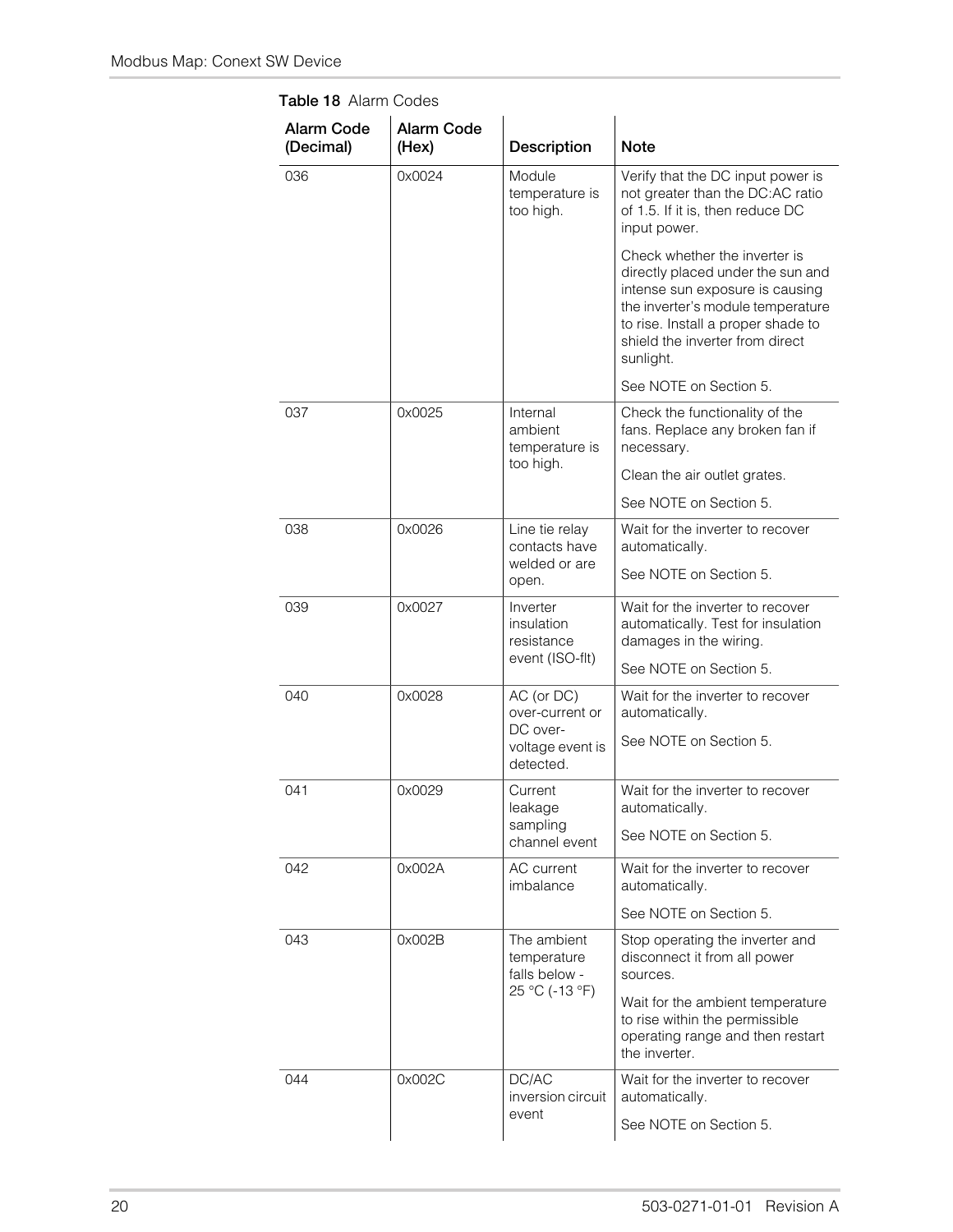| <b>Alarm Code</b><br>(Decimal) | <b>Alarm Code</b><br>(Hex)                             | Description                                                                 | <b>Note</b>                                                                                                                                                                                         |
|--------------------------------|--------------------------------------------------------|-----------------------------------------------------------------------------|-----------------------------------------------------------------------------------------------------------------------------------------------------------------------------------------------------|
| 047                            | 0x002F                                                 | PV<br>configuration                                                         | Disconnect the inverter from all<br>power sources.                                                                                                                                                  |
|                                |                                                        | mode set on<br>the eConfigure<br>CL125 APP<br>does not match<br>the design. | See the Conext CL125 Owner's<br>Guide (document number: 975-<br>0793-01-01) for more information<br>under PV Array Connection to<br>reconnect the PV strings and<br>reselect PV configuration mode. |
| 048                            | 0x0030                                                 | Phase-R<br>current<br>sampling                                              | Wait for the inverter to recover<br>automatically.                                                                                                                                                  |
|                                |                                                        | channel event                                                               | See NOTE on Section 5.                                                                                                                                                                              |
| 049                            | 0x0031                                                 | Phase-S<br>current                                                          | Wait for the inverter to recover<br>automatically.                                                                                                                                                  |
|                                |                                                        | sampling<br>channel event                                                   | See NOTE on Section 5.                                                                                                                                                                              |
| 050                            | 0x0032<br>Phase-T current<br>sampling<br>channel event | Wait for the inverter to recover<br>automatically.                          |                                                                                                                                                                                                     |
|                                |                                                        |                                                                             | See NOTE on Section 5.                                                                                                                                                                              |
| 051                            | 0x0033                                                 | Hardware<br>over voltage or<br>over current<br>protection                   | Refer to the Conext CL125<br>Owner's Guide (document<br>number: 975-0793-01-01) for<br>more information.                                                                                            |
| 053                            | 0x0035                                                 | Grid voltage<br>redundancy<br>event is<br>detected.                         | Measure the grid voltage. Follow<br>instructions in the DANGER<br>message at the beginning of this<br>chapter.                                                                                      |
|                                |                                                        |                                                                             | If the measured grid voltage<br>exceeds the permissible<br>operational limit, contact the utility<br>company for suggestions.                                                                       |
|                                |                                                        |                                                                             | See NOTE on Section 5.                                                                                                                                                                              |
| 054                            | 0x0036                                                 | Grid frequency<br>redundancy<br>event is<br>detected.                       | Measure the grid frequency.<br>Follow instructions in the<br>DANGER message at the<br>beginning of this chapter.                                                                                    |
|                                |                                                        |                                                                             | If the grid frequency exceeds the<br>inverter's permissible range,<br>contact the utility company for<br>suggestions.                                                                               |
|                                |                                                        |                                                                             | If the problem persists but the<br>grid frequency is within the<br>inverter's permissible range,<br>contact technical support at:<br>http://solar.schneider-<br>electric.com/tech-support           |

**Table 18** Alarm Codes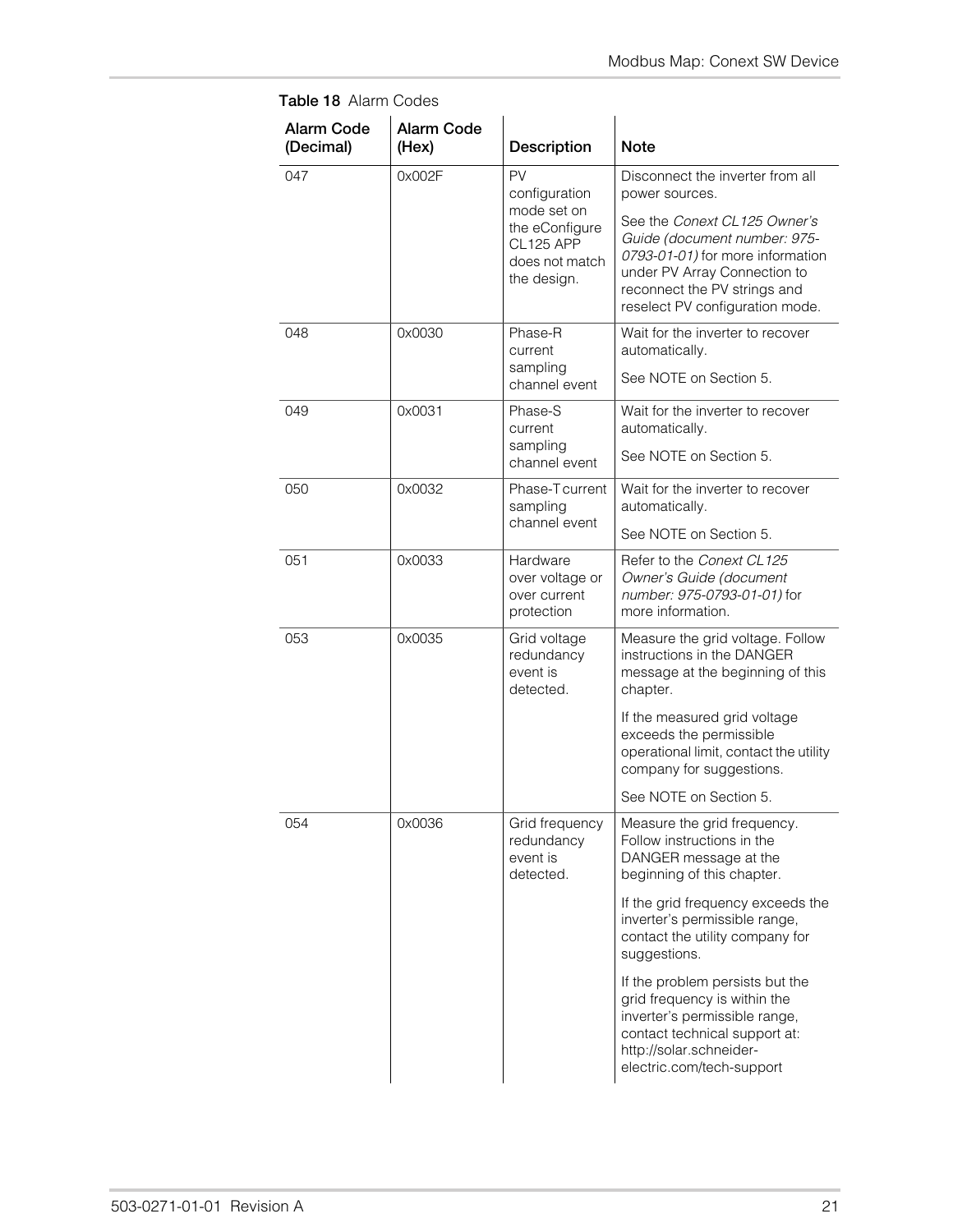| <b>Alarm Code</b><br>(Decimal) | <b>Alarm Code</b><br>(Hex) | Description                                                                 | <b>Note</b>                                                                                                                                                       |
|--------------------------------|----------------------------|-----------------------------------------------------------------------------|-------------------------------------------------------------------------------------------------------------------------------------------------------------------|
| 055                            | 0x0037                     | Inverter<br>insulation<br>resistance<br>redundancy<br>event is<br>detected. | Wait for the inverter to recover<br>automatically.<br>See NOTE on Section 5.                                                                                      |
| 056                            | 0x0038                     | Inverter<br>leakage current<br>redundancy<br>event is<br>detected.          | Check if there is a ground fault at<br>the PV string.<br>See NOTE on Section 5.                                                                                   |
| 059                            | 0x003B                     | Main DSP<br>communication<br>redundancy<br>event is<br>detected.            | Wait for the inverter to recover<br>automatically.<br>See NOTE on Section 5.                                                                                      |
| 060                            | 0x003C                     | Main DSP data<br>comparison<br>event is<br>detected.                        | Wait for the inverter to recover<br>automatically.<br>See NOTE on Section 5.                                                                                      |
| 070                            | 0x0046                     | Fan event                                                                   | Stop operating the inverter by<br>disconnecting it from all power<br>sources.                                                                                     |
|                                |                            |                                                                             | Remove and replace the fan. See<br>the Conext CL125 Owner's Guide<br>(document number: 975-0793-01-<br>01) for more information.                                  |
|                                |                            |                                                                             | To know which fan is affected,<br>refer to the fan operation status in<br>the eConfigure CL125 APP. See<br>Table 19.                                              |
|                                |                            |                                                                             | See NOTE on Section 5.                                                                                                                                            |
| 071                            | 0x0047                     | AC side SPD<br>event                                                        | For AC SPD, see NOTE on<br>Section 5.                                                                                                                             |
| 072                            | 0x0048                     | DC side SPD<br>event                                                        | For DC SPD, see the Conext<br>CL125 Owner's Guide (document<br>number: 975-0793-01-01) for<br>more information.                                                   |
| 074                            | 0x004A                     | Communication<br>event                                                      | An event has occurred in the<br>internal communication of the<br>inverter. However, the inverter<br>continues feeding into the grid.                              |
|                                |                            |                                                                             | See NOTE on Section 5.                                                                                                                                            |
| 075                            | 0x004B                     | Solar irradiation<br>is not sufficient<br>for inverter<br>operation         | Wait for sufficient sunlight.<br>If this event recurs when<br>irradiation is sufficient, check the<br>PV system design and adjust the<br>connection of PV inputs. |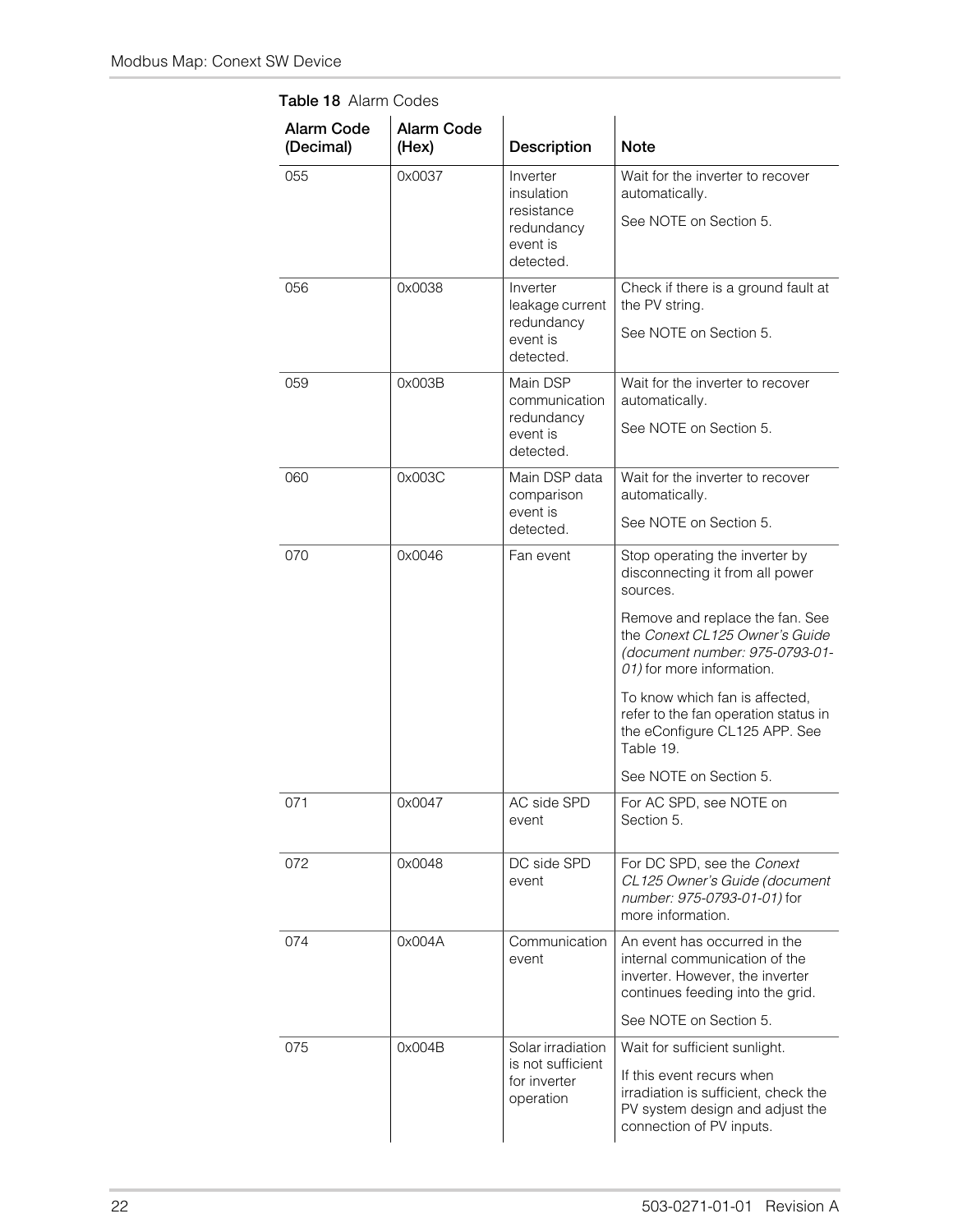| Alarm Code<br>(Decimal) | Alarm Code<br>(Hex) | <b>Description</b>        | <b>Note</b>                                                                                                                                                                                                                                                |
|-------------------------|---------------------|---------------------------|------------------------------------------------------------------------------------------------------------------------------------------------------------------------------------------------------------------------------------------------------------|
| 076                     | 0x004C              | PV overload<br>condition  | Check the PV system design and<br>adjust the connection of PV<br>inputs.                                                                                                                                                                                   |
| 078                     | 0x004E              | PV power event<br>warning | Check the PV input terminals for<br>loose connections. Tighten the<br>connections according to torque<br>specifications found in the Conext<br>CL125 Owner's Guide (document<br>number: 975-0793-01-01) for<br>more information.<br>See NOTE on Section 5. |

**Table 18** Alarm Codes

<span id="page-28-0"></span>**Table 19** Fan Event Codes

| <b>Fan Event - Operation Status</b> | <b>Description</b>                          |
|-------------------------------------|---------------------------------------------|
| 00001                               | Fan 1 experienced an event.                 |
| 00010                               | Fan 2 experienced an event.                 |
| 00100                               | Fan 3 experienced an event.                 |
| 00011'                              | Fans 1 & 2 experienced an event.            |
| 00111                               | Fans 1-3 experienced an event.              |
| 01000                               | Fan 4 (high power) experienced an<br>event. |
| 10000                               | Fan 5 (low power) experienced an<br>event.  |

**1** means an event is detected. **0** means fan is healthy.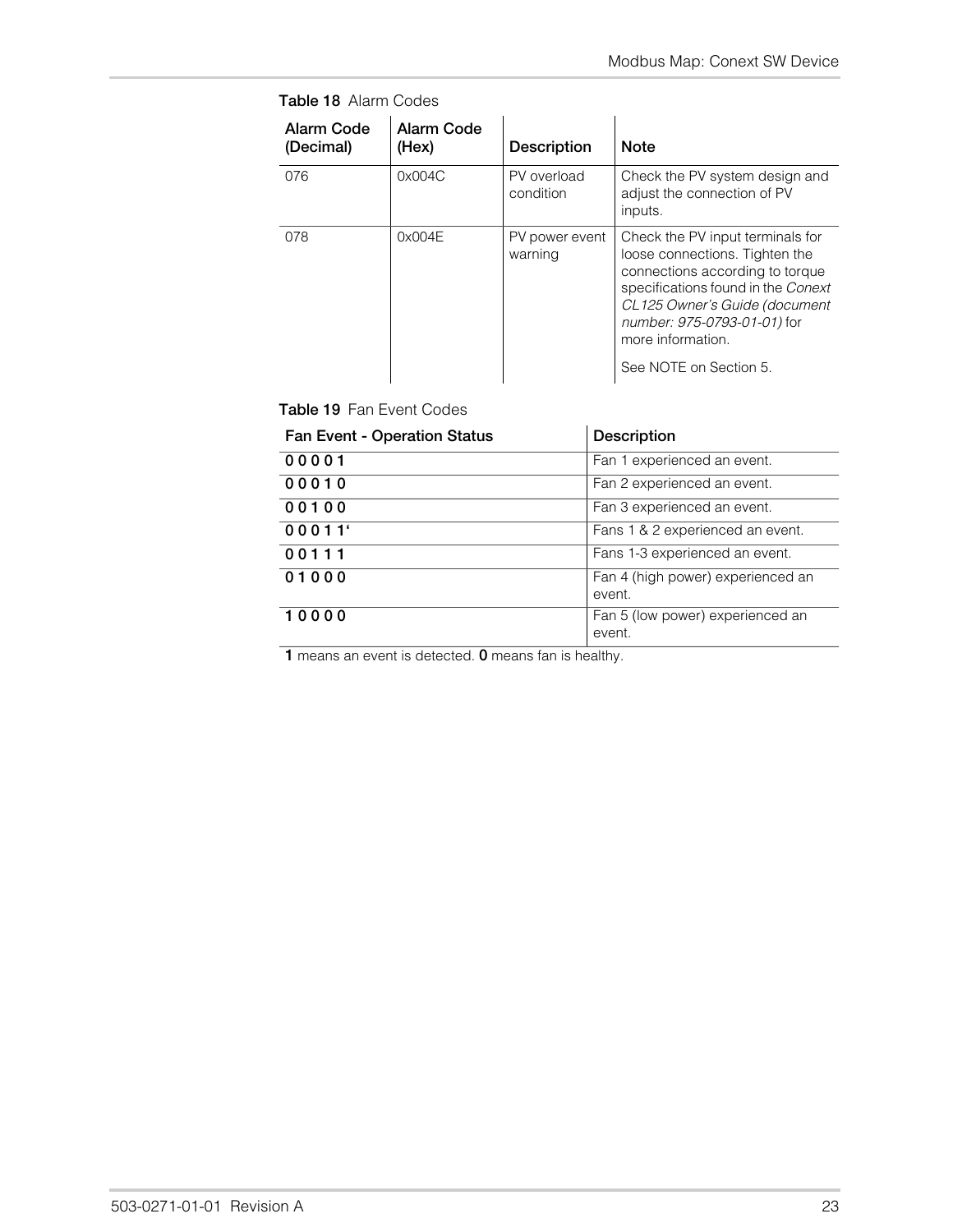### Section 6: Operation State Bit Map

**Table 20** Operation State Bit Map

| Work State (0x13D8-0x13D9)                           |                                                  |                             |
|------------------------------------------------------|--------------------------------------------------|-----------------------------|
| <b>State</b>                                         | <b>Corresponding address</b><br>in 0x13D8-0x13D9 | <b>Note</b>                 |
| Run                                                  | $\Omega$                                         | Total run state bit BIT17   |
| Stop                                                 | 1                                                | 1                           |
| Key stop                                             | 3                                                | 3                           |
| <b>Emergency Stop</b>                                | 5                                                | 5                           |
| Standby                                              | $\overline{4}$                                   | $\overline{4}$              |
| Initial standby                                      | $\overline{2}$                                   | $\overline{2}$              |
| Starting                                             | 6                                                | 6                           |
| Alarm run                                            | 10                                               | Total run state bit BIT17   |
| Derating run                                         | 11                                               | Total run state bit BIT17   |
| Dispatch run                                         | 12                                               | Total run state bit BIT17   |
| Fault                                                | 9                                                | Total fault state bit BIT18 |
| Communicate fault                                    | 13                                               | Total fault state bit BIT18 |
| Total run bit (device is grid-<br>connected running) | 17                                               |                             |
| Total fault bit (device is in<br>fault stop state)   | 18                                               |                             |

### <span id="page-29-0"></span>Section 7: Country Code Information

#### **Table 21** Country Code Information

| Code           | <b>Country Short Name</b> | Country              | <b>Note</b> |
|----------------|---------------------------|----------------------|-------------|
| $\mathbf 0$    | GB                        | <b>Great Britain</b> |             |
| 1              | DE                        | Germany              |             |
| 2              | <b>FR</b>                 | France               |             |
| 3              | IT                        | Italy                |             |
| $\overline{4}$ | <b>ES</b>                 | Spain                |             |
| 5              | AT                        | Austria              |             |
| 6              | AU                        | Australia            |             |
| $\overline{7}$ | CZ                        | Czech                |             |
| 8              | BE                        | Belgium              |             |
| 9              | DK                        | Denmark              |             |
| 10             | $GR_L$                    | Greece Land          |             |
| 11             | GR_IS                     | Greece Island        |             |
| 12             | <b>NL</b>                 | Netherlands          |             |
| 13             | <b>PT</b>                 | Portugal             |             |
| 14             | <b>CHN</b>                | China                |             |
| 15             | <b>SE</b>                 | Sweden               |             |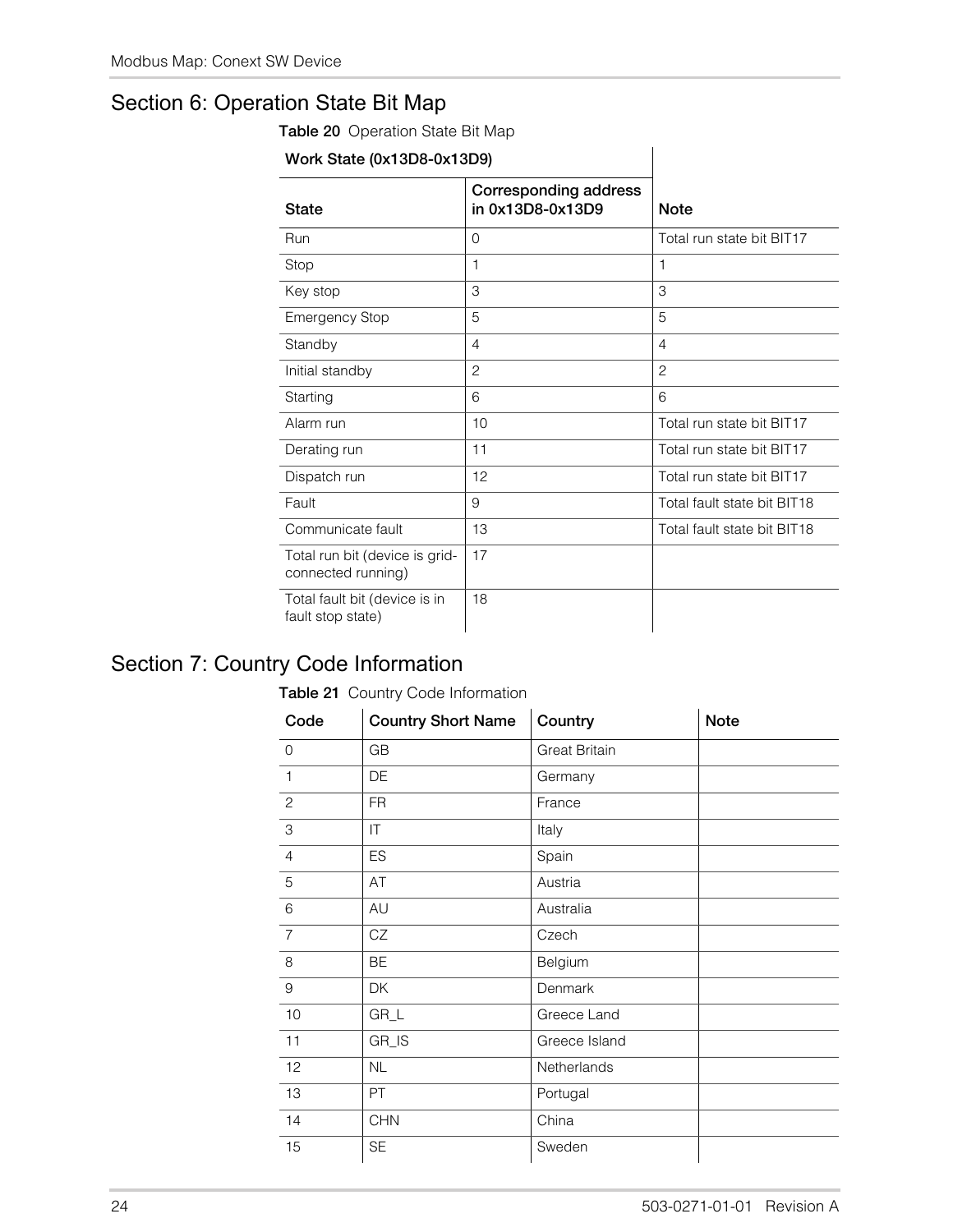| Code  | <b>Country Short Name</b> | Country          | <b>Note</b>     |
|-------|---------------------------|------------------|-----------------|
| 16    | Other 50Hz                |                  |                 |
| 17    | <b>RO</b>                 | Romania          |                 |
| 18    | <b>TH</b>                 | Thailand         |                 |
| 19    | <b>TK</b>                 | Turkey           |                 |
| 20    | AU-WEST                   | Australia (west) |                 |
| 21    | Reserved                  |                  |                 |
| 25    | Vorarlberg (Austria)      | Vorarlberg       | <b>District</b> |
| 26-59 | Reserved                  |                  |                 |
| 60    | CA                        | Canada           |                 |
| 61    | <b>US</b>                 | America          |                 |
| 62    | Other 60Hz                |                  |                 |
| 70    | JP 50Hz                   |                  |                 |
| 71    | JP 60Hz                   |                  |                 |

**Table 21** Country Code Information